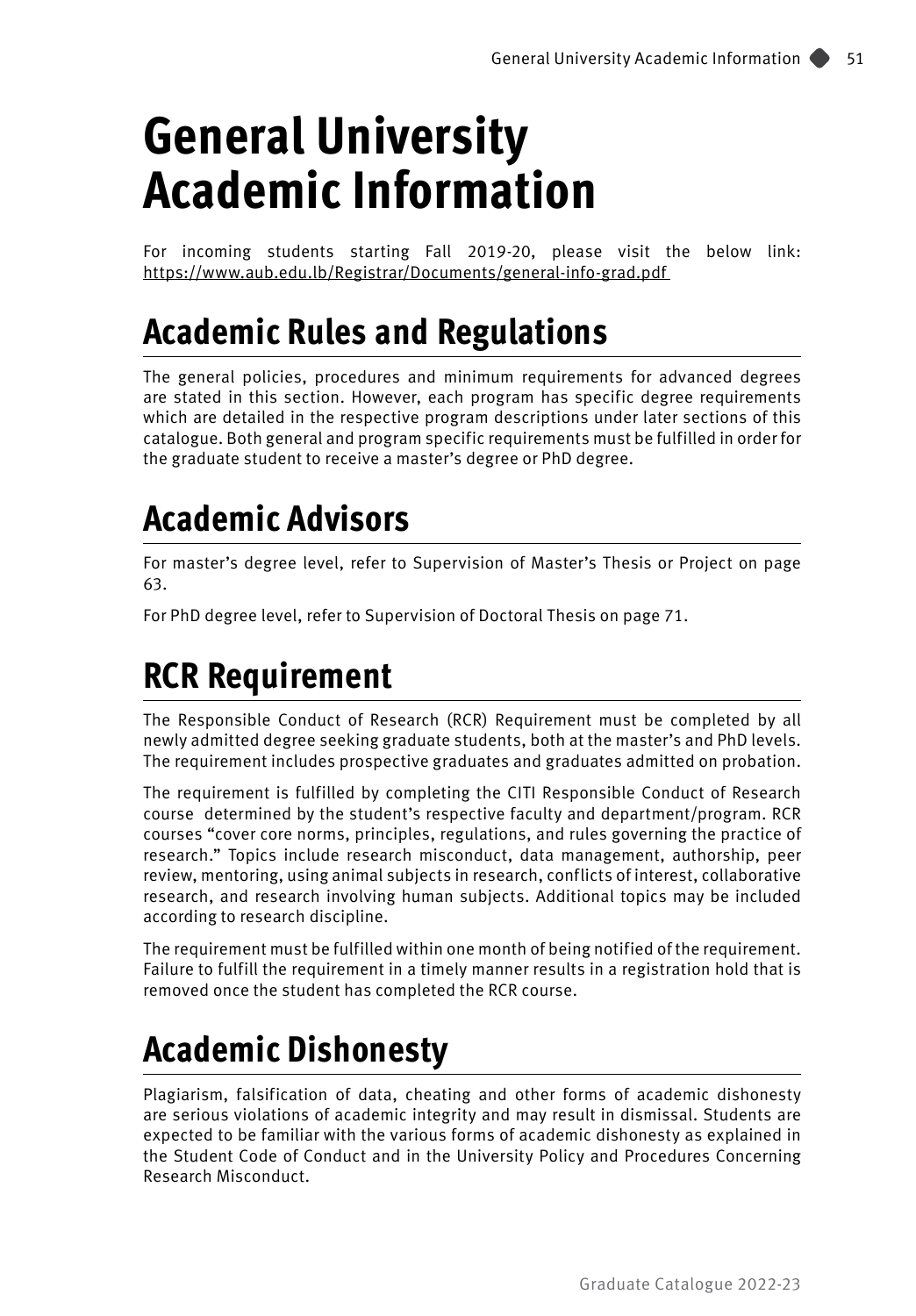## **Plagiarism**

Students who fail to properly credit ideas or materials taken from other students and/ or outside sources commit plagiarism. Putting your name on a piece of work - any part of which is not yours - constitutes plagiarism, unless that piece is clearly marked and the work from which you have borrowed it is fully identified. Plagiarism is a violation of the university's academic regulations and is subject to disciplinary action.

### **Correct Use of Language**

Facility in clear, correct and responsible use of language is a basic requirement for graduation.

Papers (term papers, essays or examinations) that are ill-written, no matter what the course, may receive a lower grade for the quality of writing alone.

The final grade in any course may be lowered for consistently substandard written or oral expression; in extreme cases, a failing grade may be given for this reason alone.

See information on the Readiness for University Studies in English (RUSE) on page 41 of this catalogue.

## **Attendance**

Refer to Withdrawal from Courses.

### Attendance Policy

A student who is absent without excuse for more than one third of the number of sessions in any course may be dropped by the instructor of the course.

### Classes and Laboratories

- Students are expected to attend all classes, laboratories or required fieldwork. All missed laboratory or fieldwork must be made up. A student is responsible for the work that is done and for any announcements made during her/his absence.
- Students who miss more than one-fifth of the sessions of any course in the first ten weeks of a given term (five weeks in the case of the summer term) are dropped from the course if the faculty member has stated in the syllabus that attendance will be taken.
- Students who withdraw or are forced to drop a course receive a grade of W.
- A student cannot withdraw or be withdrawn from a course after the announced deadline unless approved by the appropriate faculty committee.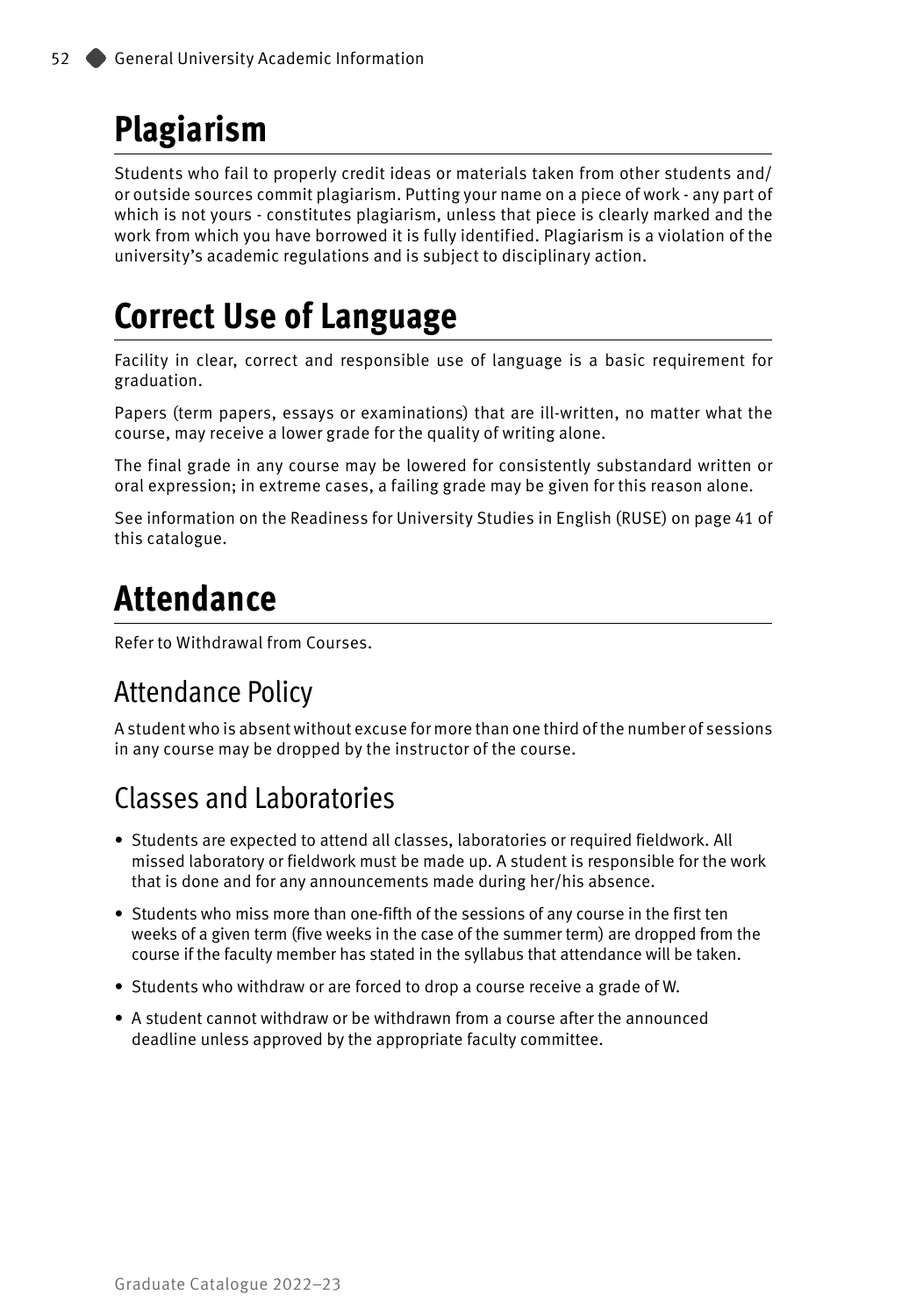#### Examinations and Quizzes

Students who miss an announced examination or quiz must present an excuse considered valid by the instructor of the course. The course instructor should then require the student to take a makeup examination.

Medical reports and/or qualified professional opinions issued by an AUB employee, AUBMC doctor or by the University Health Services are accepted. Should there be a question about the validity of any excuse presented by the student, the matter should be referred to the appropriate faculty committee.

### **Leave of Absence**

All graduate students are expected to make steady and satisfactory progress toward the completion of degrees.

Students who are not enrolled for a period of more than one academic year (two consecutive regular terms and one summer) will be considered to have withdrawn from the program unless they apply for a leave of absence and secure approval of the department, faculty/school Graduate Studies Committee, and Graduate Council.

The leave of absence application can be up to one academic year at a time. The maximum period of approved leave of absence is for two academic years. An approved leave of absence does not count towards maximum residency. Non-enrollment by the student for one regular term without securing leave of absence will count towards maximum residency.

Students who seek to return without having secured leave of absence approval after a non-enrollment period of more than one academic year must reapply and will be considered for readmission following regular AUB application/admission procedures. If re-admitted into the same graduate program, then their earlier status as graduate student will count towards maximum residency.

The approval of the leave of absence is determined by the nature of the excuse, the documentation/proof submitted, and the time of submission. Excuses submitted should consist of circumstances that prevent a student from carrying out his/her graduate studies. Students are strongly advised to consult with their advisors regarding the validity of their excuse.

Normally, students are expected to submit a leave of absence before the start of the term in which the leave begins. However, on some occasions and with adequate justification, students may submit a leave of absence before the end of the drop/add period. Leave of absence requests submitted after the drop/add period will be considered on an exceptional basis if the student's excuse consists of an unavoidable circumstance and the claim is supported with substantial evidence. Students must be willing and able to prove the claims of their excuse, which includes providing any documentation requested as proof.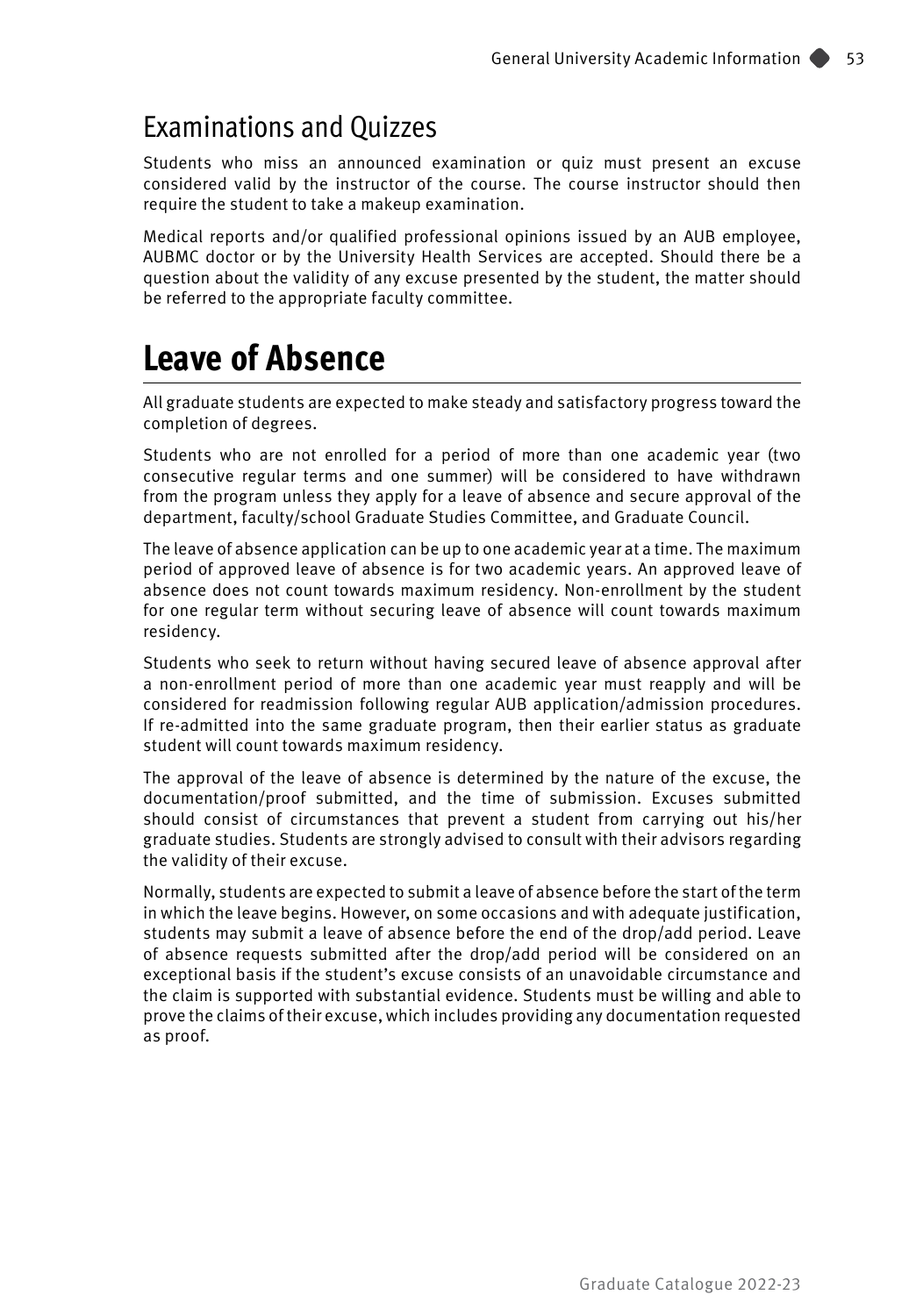## **Category of Students**

### Full-Time Status

PhD students who are on fellowships that provide financial support and tuition coverage have full-time status at the university.

Full-time status is defined as the enrollment by the graduate student in the following:

- A minimum of 9 credit hours during the fall or spring term. Full-time and part-time graduate students retain privileges of library, email and Internet access even if not registered in courses in summer sessions on condition that they have registered in the preceding spring term.
- PhD degree candidacy status.

#### Auditing Courses

Those who wish to attend individual classes without receiving credit may apply as auditors. Applications to audit courses are available at the Office of the Registrar.

The applicant should do the following:

- secure eligibility from the Admissions Office. An applicant is eligible to audit an undergraduate course if s/he has completed the Bacc. II, or equivalent; to audit a graduate course, s/he has to have a bachelor's degree, or the equivalent, from a recognized academic institution.
- secure approval from the instructor of the course.
- receive approval from the dean of the faculty/school offering the course.
- pay the tuition charge at the Office of the Comptroller (Student Accounts section).
- register as an auditor at the Office of the Registrar.

Applicants are not eligible to audit laboratory, studio or seminar courses.

Since permission to audit is on a space-available basis, applicants are not permitted to register until registration of regular students is complete.

The university does not grant academic credit for such work. Audit credits do not appear on transcripts.

#### The Graduate Fellowship and Assistantship Program (GFAP)

The Graduate Fellowship and Assistantship Program (GFAP) at the American University of Beirut provides fellowship support composed of partial or full tuition coverage for students at the master's level towards the fulfillment of their degree requirements. Awards are allocated on a competitive basis based on merit and qualifications, departmental needs, and availability of funds as per the policy published at [https://](https://aub.policytech.eu/dotNet/documents/?docid=1541&public=true) [aub.policytech.eu/dotNet/documents/?docid=1541&public=true](https://aub.policytech.eu/dotNet/documents/?docid=1541&public=true) For new students, the application process is part of the online graduate admissions process ([https://](https://graduateadmissions.aub.edu.lb) [graduateadmissions.aub.edu.lb/](https://graduateadmissions.aub.edu.lb)). For continuing students, applications may be obtained from the office of the dean of the faculty to which the student belongs and should be filled out prior to the deadline set by the faculty.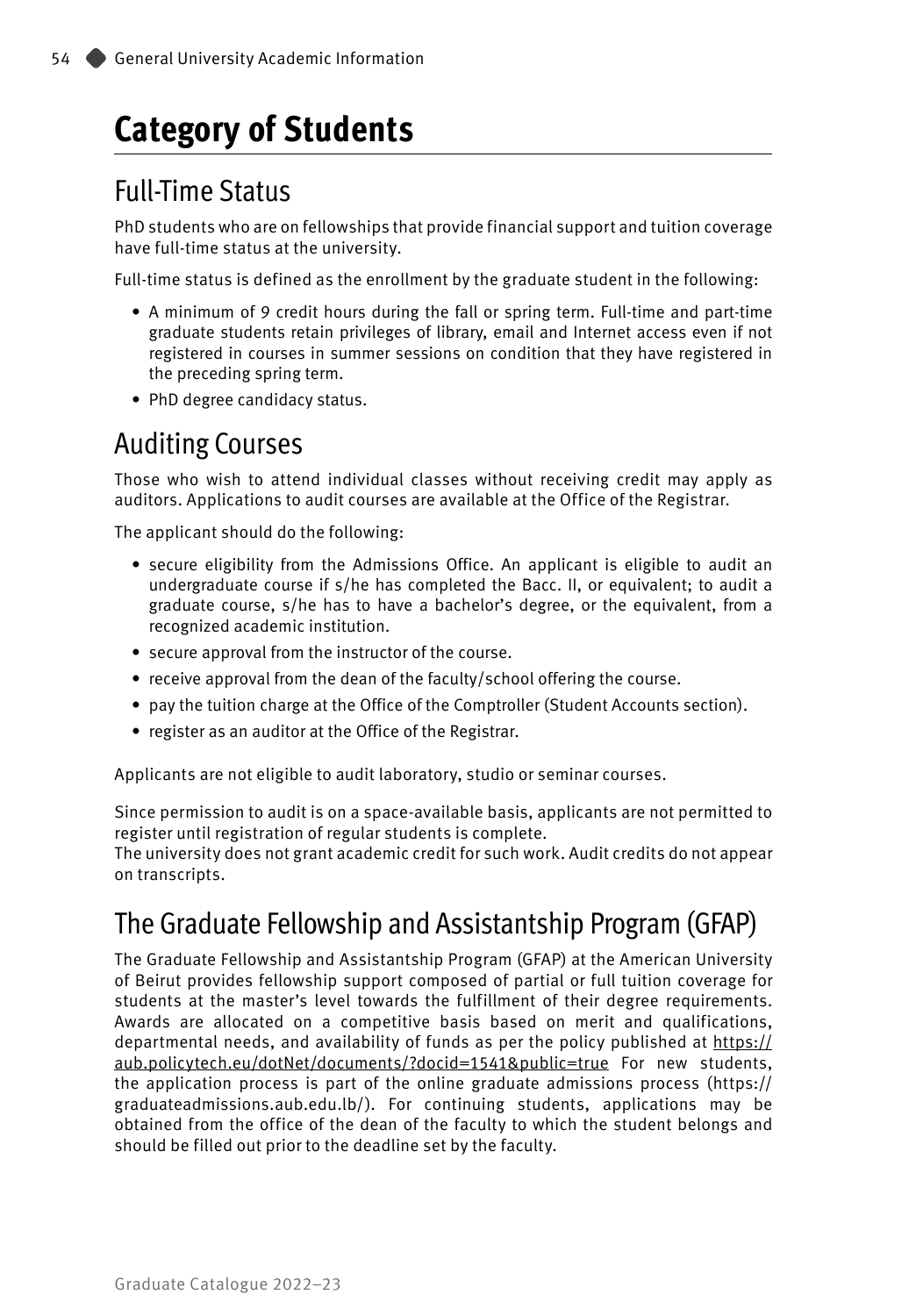### **Registration**

#### Requirements

Before proceeding to registration, new students must ensure that all requirements for registration are met, particularly conditions detailed in the admission letter from the director of admissions. These conditions include:

- the Readiness for University Studies in English (see page 41)
- evidence of having received the diploma, certificate, degree or level of university education on the basis of which the student applied and admission was granted (see Requirements of Admitted Students for Registration)

A registration guide is distributed to every student before registration begins. Subsequent to confirmation that all conditions have been met, students should follow the steps in this guide.

Students can introduce final adjustments to their schedules during drop/add period. The drop/add period normally extends for two days and begins one week after the first day of classes.

#### Cross-Registration

#### Students Enrolled at AUB Taking Courses at Other Universities

A student studying at the American University of Beirut may be allowed to cross-register for a course at other recognized institutions if all of the following conditions are met:

- the course is required by AUB
- the course is not offered at AUB during the term at the end of which the student expects to graduate
- the course in which the student intends to cross-register is equivalent to a course that AUB offers (the number and title of each of the two equivalent courses should be clearly indicated)
- the chairperson of the department in which the student is majoring sends the Registrar a written statement confirming that all conditions listed above have been met
- the Registrar authorizes the student to cross-register; the student submits authorization to the concerned institution

#### Students Enrolled at Other Universities Taking Courses at AUB

For purposes of cross-registration, students studying at other recognized institutions who wish to take courses at AUB must:

- secure permission from their institutions to take specified courses at AUB
- secure permission from the dean of the faculty concerned at AUB
- present the above permissions to the AUB Office of the Registrar
- register in accordance with the instructions specified in the registration guide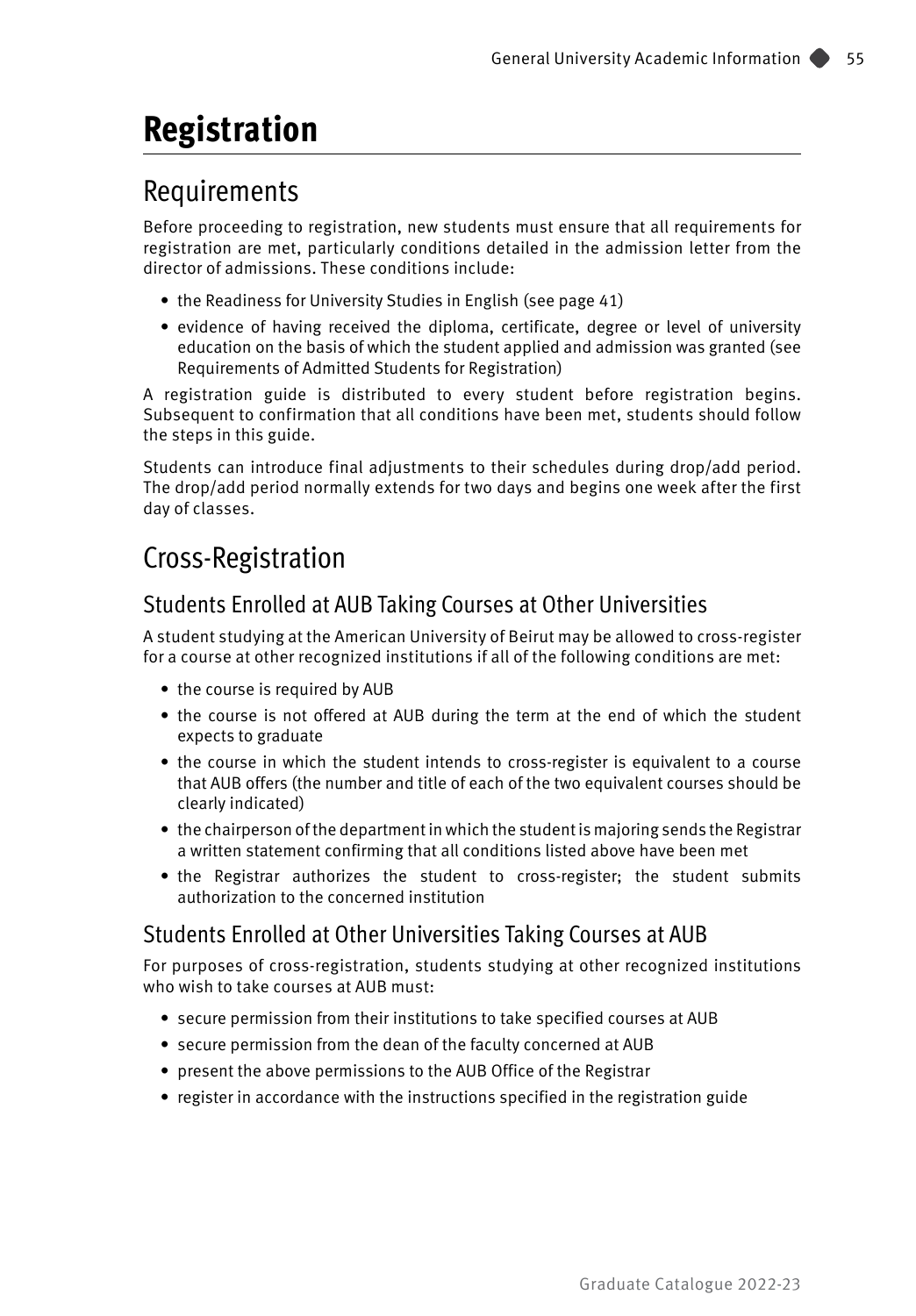### **Courses and Grades**

Courses taken as part of a student's graduate study program fall into one of two categories, which are graduate courses or prerequisites (undergraduate courses). Each category may have different grading systems depending on the department/program.

### Course Loads

Normally, the maximum number of credits that may be taken in a regular term is 12 credits. The maximum number of credits that may be taken in the summer session is 6 credits. A student who wishes to enroll in more than the maximum number of credits must petition the faculty Graduate Studies Committee to obtain permission.

#### Graduate Level Courses

- The minimum passing grade for a graduate course is 70 (C+) for a master's student and 75 (B) for a PhD student.
- The minimum grade for a graduate student enrolled in a graduate course is 55 (F).
- Results of tutorial courses, projects or theses are reported as Pass (P) or Fail (F).

### Prerequisite Courses

Prerequisite courses are undergraduate courses taken to make up for deficiencies in the student's background.

- Prerequisite courses do not carry graduate credit.
- The minimum passing grade for a prerequisite course is 70 (C+). However, a department or program may set a higher minimum passing grade.

### Change of Grade Policy

After grades are posted on the AUB Student Information System [AUBSIS], a change of grade is not allowed unless a demonstrable mistake was made in the correction of the final examination or in calculation of the grade. In such a case, the instructor must complete a Change of Grade form and submit it to the chairperson of the department in which the course is offered, with the supporting evidence for the mistake warranting this change of grade. If the chairperson of the department approves the change of grade, s/ he will sign the form and transmit it for final approval to the Dean (all faculties except FAS) or to the FAS Student Academic Affairs Committee if the course is offered in FAS.

Students have the right to access their corrected exams, including final exams, and request review of their exams in case mistakes have been made in calculating grades or in correcting. The request by the student of the course instructor to review the course grade should take place within one week of the posting of course grades date. In case the review by the instructor results in a change of course grade, the instructor shall complete the Change of Grade form in accordance with the procedure outlined by the faculty in which the course is offered.

If a dispute regarding the change of grade continues, the student should discuss the issue with the chair of the department. If the student is still not satisfied, s/he may submit a petition to the faculty Academic and Curriculum Committee requesting further consideration.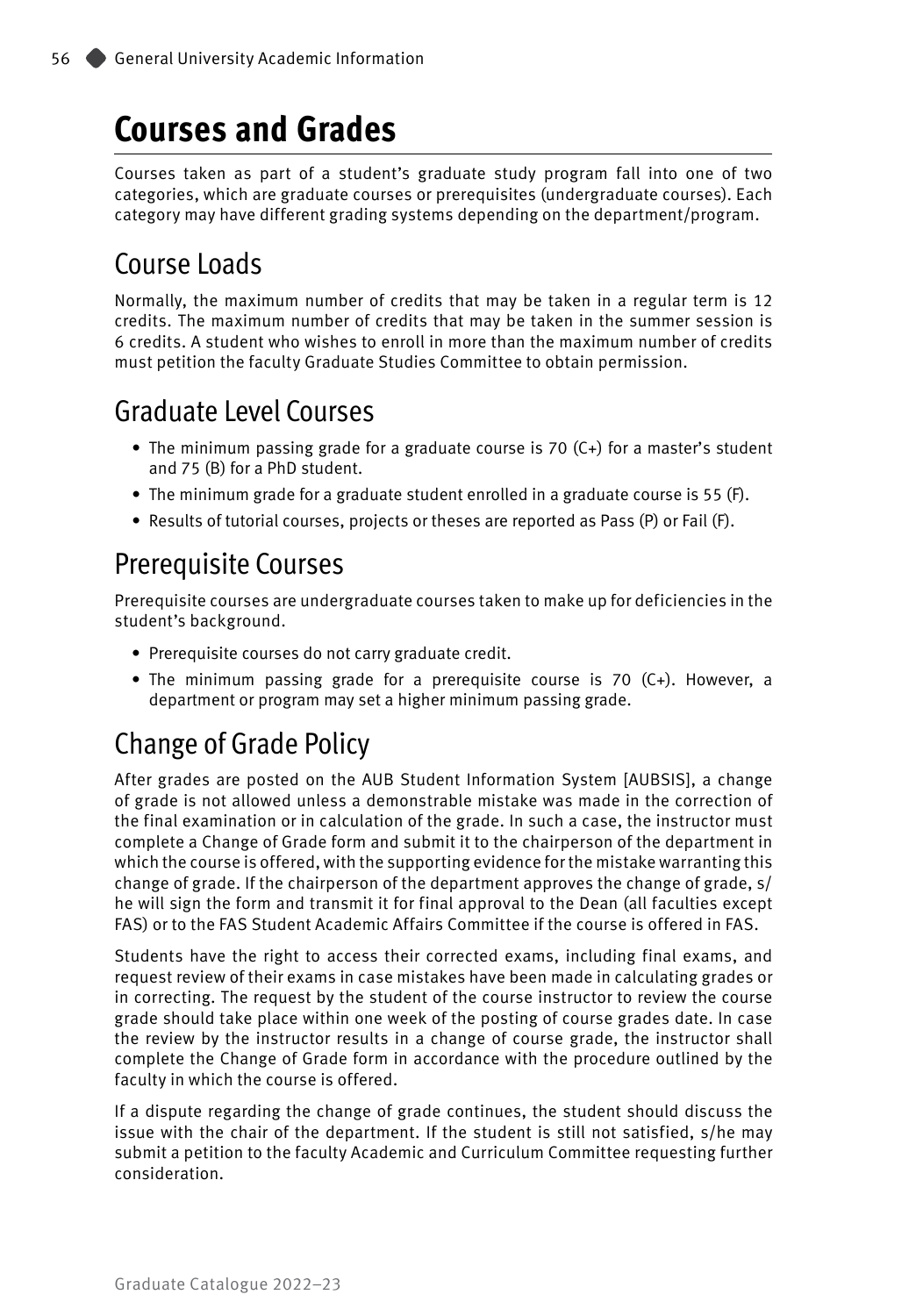### Incompletes

A student who receives an incomplete grade for a course must petition the appropriate faculty committee within two weeks from the date of the scheduled final exam for permission to complete the course. Coursework must be completed within one month of the start of the next regular term. In exceptional circumstances, the appropriate faculty committee may decide to give the student additional time to complete a course.

Incomplete coursework is reported as "I". Normally, "I" is followed by a numerical grade reflecting the evaluation of the student available at the end of the term. This evaluation is based on a grade of zero on all missed work and is reported in units of five. If the work is not completed within the period specified, the "I" is dropped, and the numerical grade becomes the final grade.

## **Transfer of Credits**

### Transfer of Credits into a Master's Degree Program

Graduate courses taken beyond the bachelor's degree requirements at AUB, or at other recognized institutions, are not transferable for credit toward master's degree requirements unless the applicant attained a cumulative average of at least 80 (GPA: 3.2) in the undergraduate courses taken in the major or related field of study. Only graduate courses in which the applicant earned an equivalent grade of 80 (B) or above can be transferred. No more than 9 credits are transferable provided they are not credits earned by internship, thesis or practicum, and degree minimum residency requirement is maintained. For master's degrees with more than 33 credits, the maximum number of transferable credits can be up to 12 credits. Applicants who have completed a Bachelor of Engineering Degree (BE) and are applying for admission into a Master of Engineering Program (ME) may apply for a waiver of up to 9 credits of coursework. The total number of transferable credits from BE to ME should not exceed 12 credits. For more details, refer to the Maroun Semaan Faculty of Engineering and Architecture section. Approval by the faculty/school Graduate Studies Committee is required for all transfers.

### Transfer of Credits from One Master's Degree to Another

Graduate courses taken at AUB (or at other recognized institutions), in which the applicant earned an equivalent grade of 80 (B+) or above, may be transferred to another master's degree at AUB. No more than 9 credits are transferable provided they are not credits earned by an internship, thesis or practicum, and degree minimum residency requirement is maintained. For master's degrees with more than 33 credits, the maximum number of transferable credits can be up to 12 credits. Approval by the department or the academic unit concerned and the faculty/school Graduate Studies Committee is required for all transfers. Normally, credits counted toward another graduate degree at AUB or another institution cannot be transferred if they have already been used to satisfy requirements for another awarded graduate degree.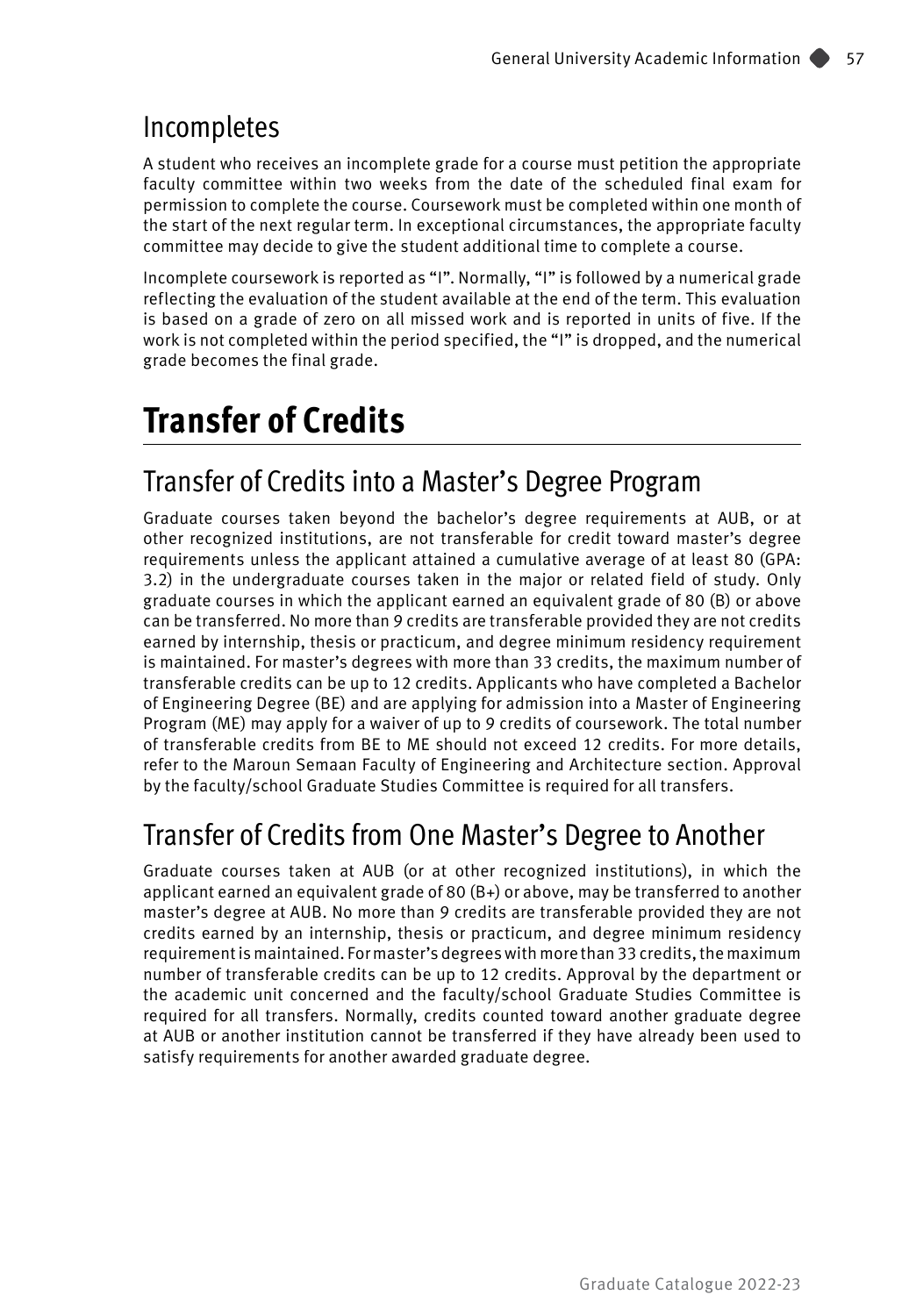### Calculation of the GPA

Credits earned at other institutions or at AUB beyond the requirements of the bachelor's degree and transferred into the master's program are not included in the calculation of a student's grade average while pursuing a master's degree. Such courses are reported as pass (P). Transfers of credit earned at the master's level or while registered as a graduate not working for a degree from AUB are not subject to the above limitations but require the recommendation of the department chair and approval of the faculty/school Graduate Studies Committee.

### Transfer of Credits into a PhD Degree Program

Graduate courses taken beyond the master's degree requirements at AUB, or at other recognized institutions, are not transferable for credit toward PhD degree requirements unless the applicant attained a cumulative average of at least 85 (GPA: 3.7) in the graduate courses taken in the major field of study. Only courses taken beyond the master's degree requirements in which the applicant earned an equivalent grade of 85 (A-) or above can be transferred. No more than 6 credits are transferable provided they are not credits earned by an internship, thesis or practicum, and degree minimum residency requirement is maintained. Approval by the faculty/school Graduate Studies Committee and the Graduate Council is required for all transfers.

### Transfer of Credits from a Graduate Diploma Program

Transfer of course credits from graduate academic and professional diploma programs at AUB to a graduate degree program is allowed following the academic rules and regulations specified by the university and the faculty/school offering the graduate degree program. However, the number of course credits that can be transferred is up to 12 credits for graduate academic diplomas and up to 6 credits for graduate professional diplomas. In addition, only graduate-level courses in which the applicant earned an equivalent grade of 80 (B+) or above can be transferred. The approval of the faculty/ school Graduate Studies Committee is required for all transfers.

### Change of Major Within Faculty and Interfaculty Transfer

A student enrolled in a master's degree program at AUB may apply to transfer to another program according to the following procedure:

- Change of major within the same faculty: The student may apply, following the set deadlines for graduate admissions process, for change of major within the same faculty by petitioning the department to which s/he is planning to join and securing its approval and the approval of the faculty Graduate Studies Committee.
- Transfer to other faculties/schools from within AUB: The student should complete a new application to the desired program following the graduate admissions process and deadlines to be considered for admission into the new major.
- Transfer within an interfaculty program: The student should apply to the relevant interfaculty program committee seeking its approval and the approval of the Graduate Studies Committee of the receiving faculty.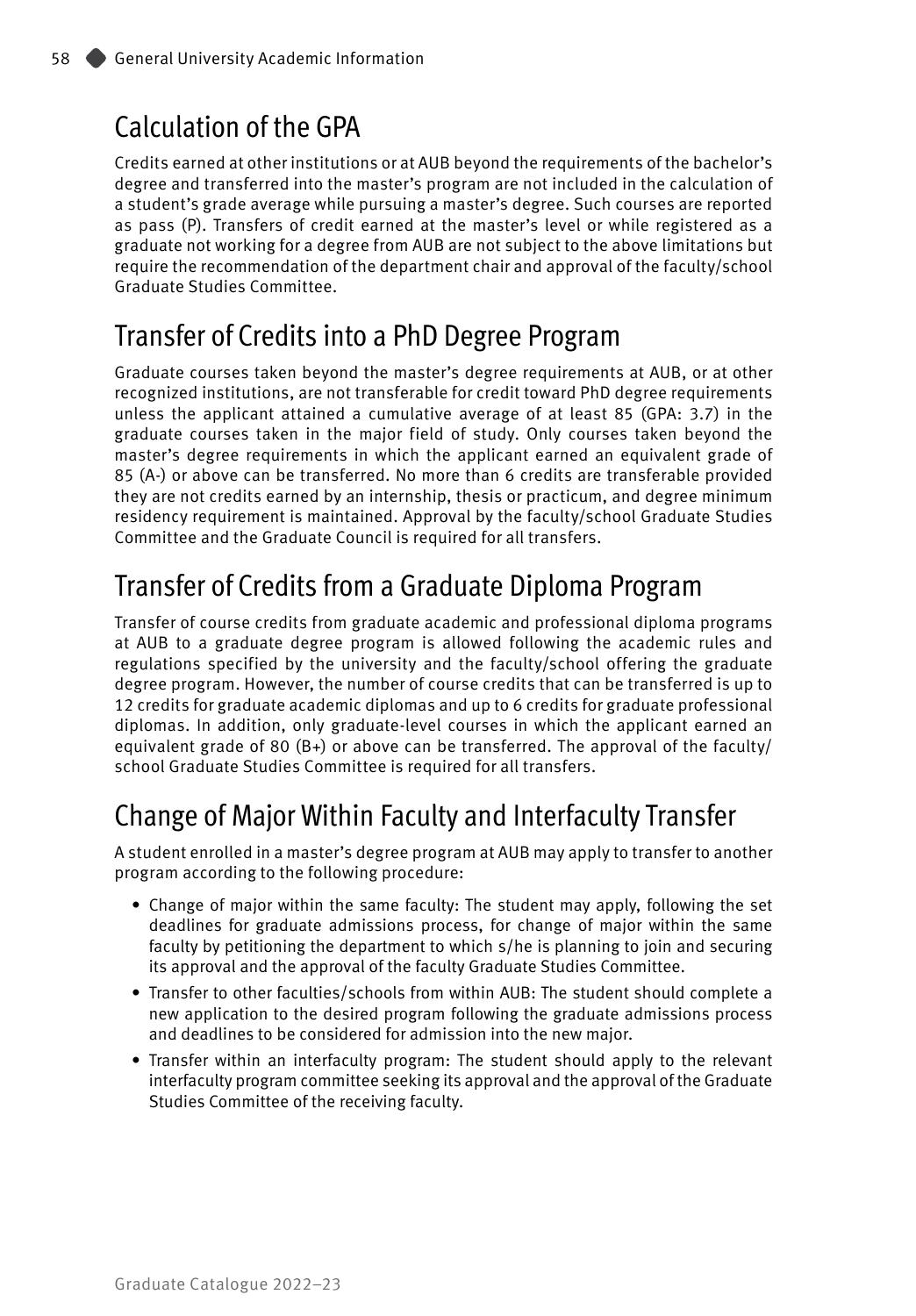### **Academic Standing of Students Working for a Master's Degree**

### Good Standing

A graduate student is in good standing when her/his graduate grade cumulative average is 80 (GPA: 3.2) or above. A student must be in good standing in order to be awarded a degree.

#### Probation and Removal of Probation

The academic performance of the student is first evaluated by the department upon completion of 9 credits of coursework after initial enrollment towards the degree and then is evaluated every term/term thereafter.

### Students Admitted on Probation

- A student admitted on probation has to complete at least 9 credits of graduate level courses within the first two terms of graduate studies, has to pass all courses, and has to attain a minimum cumulative average of 80 (GPA: 3.2) to achieve regular status.
- If the student fails to meet any of these conditions, s/he will be dropped from the program.

### Students Placed on Probation during Regular Status **Residency**

- A student is placed on probation if s/he attains a cumulative average of 70 (GPA: 2.2) or more, but less than 80 (GPA: 3.2), or fails any course taken for graduate credit.
- A student placed on probation due to average must remove the probation by the end of the following regular term/term by attainment of a cumulative average of at least 80 (GPA: 3.2).
- A student placed on probation due to course failure should retake and pass the course the next time it is offered. In case this condition cannot be met, the student, in consultation with the advisor, must petition the faculty/school Graduate Studies Committee.

The department or program in which the student is enrolled may recommend probation to the Faculty Graduate Studies Committee even if the student has attained an adequate cumulative average. Probation of a PhD student may be removed by the Faculty Graduate Studies Committee.

Changes in probationary status of enrolled graduate students are queried at their respective Faculties/Schools Dean Offices within one week of the start of the term/term for consideration by the faculty/school. The faculty/school Graduate Studies Committee issues, through the Dean's Office, the statement of change of probation status to the graduate student with copies to the department chair, student advisor and Registrar.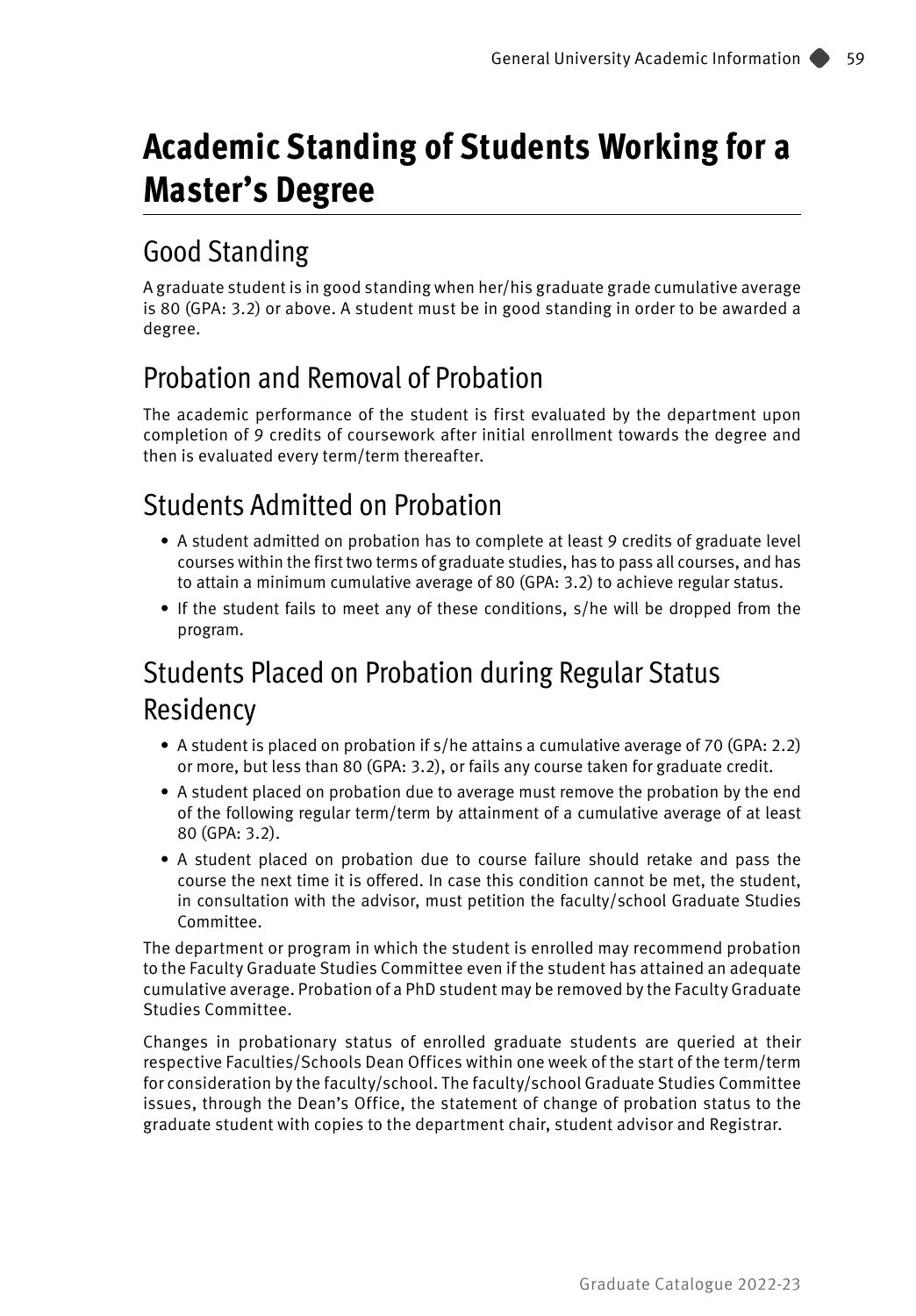### Dismissal

The Faculty Graduate Studies Committee may dismiss a master's student, in consultation with the department/program, from graduate study if any of the following conditions arise:

- Probation status due to average is not removed in the term following the first probation, excluding students admitted on probation (see previous section on probation and removal of probation).
- The student receives probation for a second time during the degree residency.
- The student attains a cumulative average of less than 70 (GPA: 2.2) after completion of 9 credits or fails two courses in one term.
- The student attains a cumulative average of 70 (GPA: 2.2) or above but less than 80 (GPA: 3.2) in any term, and fails one course in that term (This rule does not apply to the first term of study).
- The work of the student is considered to be unsatisfactory in the opinion of the department or program, regardless of the grades obtained.
- The student fails the comprehensive examination twice or the thesis defense twice.

### **Requirements for the Master's Degree**

In addition to satisfying the general requirements set in the preceding sections, students working toward a master's degree must fulfill the minimum requirements described below. Some programs may have additional credit requirements for completion of a master's degree.

The award of a master's degree indicates that a student attained a higher level of knowledge and expertise in a particular field of study. A master's thesis often serves as groundwork for future doctoral research.

#### Course Requirements

There are two types of master's degree programs, namely, thesis and non-thesis master's degrees. Some programs provide a choice of either a thesis or non-thesis option while others may only have one or the other.

- Students following the thesis option are required to complete a minimum of 30 credit hours, of which a minimum of 21 graduate credit hours should be in coursework and a minimum of 6 credit hours in thesis work. Normally, a maximum of 3 credit hours may be tutorial courses. Exceptions for individual students will require approval of the department chair and the faculty Graduate Studies Committee (project-based or course-based).
- Students following the non-thesis master's program are required to take a minimum of 30 graduate credit hours, 3 credits of which may be a project and should follow a course of study approved by the department/program and by the faculty Graduate Studies Committee.
- Students following the Master of Public Health (MPH) are required to complete a minimum of 42 credit hours.
- Students following the Master of Business Administration (MBA) program are required to take 6 credits of foundation courses (or to pass a related exemption test upon approval of the program director). In addition, they must complete a minimum of 42 credit hours, a minimum of 39 graduate credit hours in coursework and a minimum of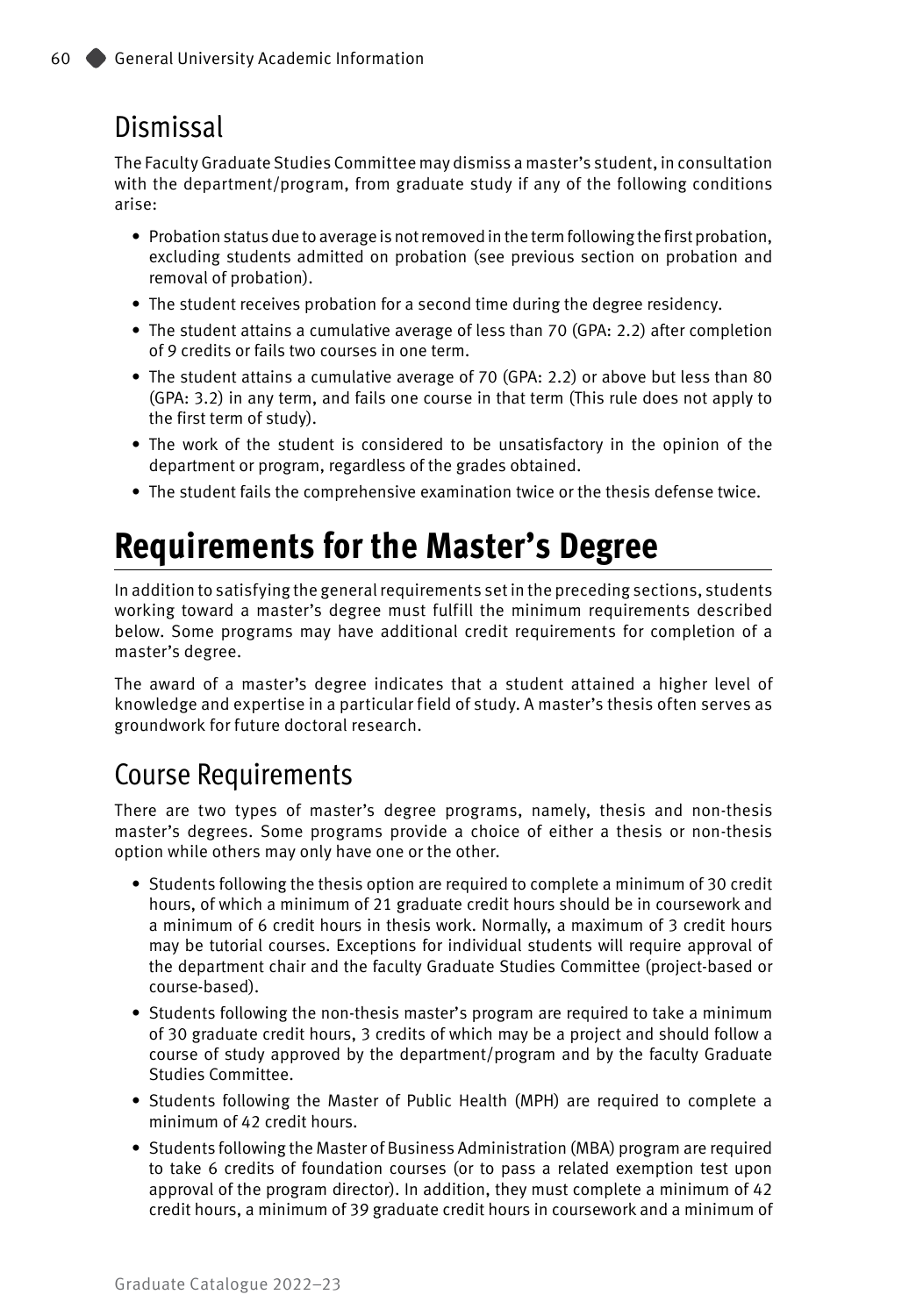3 credit hours of MBA project.

• Students holding an MD degree or working on a combined MS-MD degree are required to complete at least 10 graduate course credits and a thesis, in addition to the MD degree requirements.

Students receive credit for graduate level courses only. Students with deficiencies in their undergraduate preparation may be required to take additional course credits as determined by the department/program concerned.

#### Language Requirements (other than English)

Individual departments and programs may set their own non-English language requirements. Examination procedures for these languages should be approved by the faculty Graduate Studies Committee.

#### Residence Requirements

To meet the minimum residence requirements for the master's degree, a student must register and be in residence as a graduate student for at least two terms, that is, either for one term and two summers or for four summers.

All requirements for the master's degree must be completed within a period of eight regular terms after admission to graduate study. Students attending only summer sessions must complete all requirements within a period of six summers after admission to graduate study. Extension beyond the maximum allowed period of study requires approval from the faculty Graduate Studies Committee.

#### Comprehensive Examination

All master's programs must require that the student register and pass a 0-credit comprehensive examination course. Comprehensive examinations often are written exams that are sometimes oral and sometimes both written and oral. They are usually taken after completing most of the course requirements for the degree. Timing of the examination is set by the department/program. The Pass (P) or Fail (F) is entered online or is reported to the Registrar immediately on the date the comprehensive examination is passed any time during the term.

In general, a comprehensive examination is a test that covers a broad base of material. The purpose of the examination is to assess the student's knowledge and capacities to earn a given graduate degree in the field of specialization. Depending on the degree program, it may test course knowledge, knowledge of the student's proposed research area, and/or general knowledge in the field. The Thesis Committee or department administers the comprehensive exam.

A student who does not pass the comprehensive examination may take it a second time in the following term. Students who are unable to pass a program's comprehensive exam twice are dropped from the graduate program. Students who pass the comprehensive exam after one failure will have their initial failure reported as "PR" for progress in the first term the course was registered, and the grade of "P" for passing the comprehensive exam will show on their transcript in the second term the course was registered.

This requirement is fulfilled by Master of Public Health students through PBHL 398 (Culminating Experience Seminar). It is also fulfilled by OSB students through a designated capstone course in each of the following programs: (1) For the MBA program, BUSS 349 (Advance Seminar in Strategic Management), (2) for the Master's in Human Resource Management program, MHRM 306 (Strategic Human Resource Management and Change Management), and (3) for the Master's in Finance Program, MFIN 304 (Financial Strategy).

Graduate Catalogue 2022-23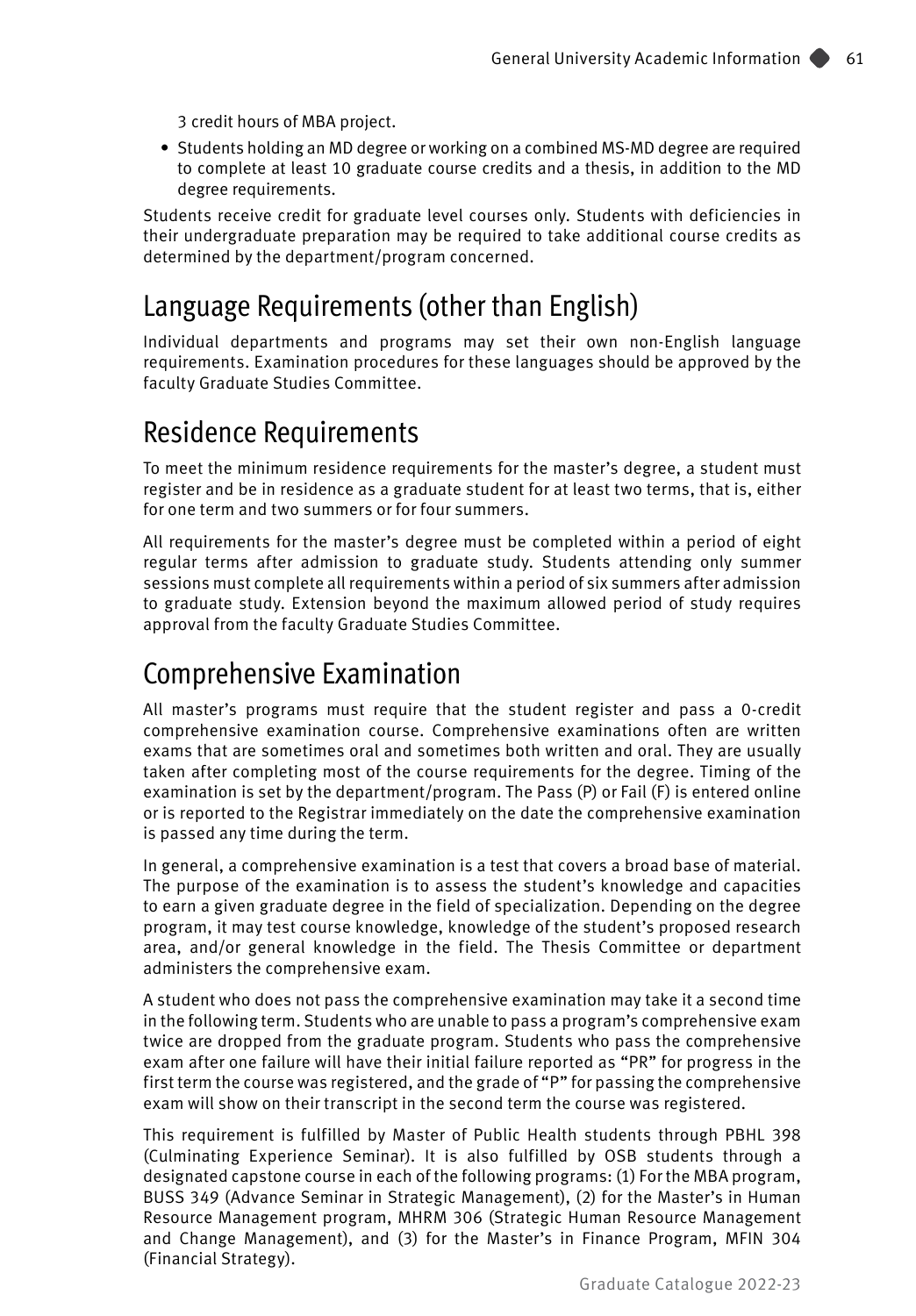### Institutional Review Board (IRB)/ Animal Care Committee (ACC) Requirements

All students conducting human subject research or animal related research for master's theses or projects must obtain prior written Institutional Review Board and/or Animal Care Committee approval/confirmation or exemption, respectively.

### Institutional Review Board (IRB)

The Institutional Review Board (IRB) is a committee formally designated under the Human Research Protection Program (HRPP) to carry out the task of reviewing and approving "Human Subject Research"1 projects. IRB ensures that any particular project meets the ethical obligations and requirements to protect the rights, dignity, welfare and privacy of participating subjects.

Research that requires IRB review includes any research involving human subjects that:

- is conducted by AUB faculty, staff or students
- is performed on the premises of the university
- is performed with or involves the use of facilities or equipment belonging to the university

Listed below are the categories of review of research involving human subjects based on the risk assessment:

- Exempt review
- Expedited review
- Full Board review

#### **Timeline schedules**

- Exempt research studies take around 8 days to two weeks for review and approval.
- Expedited review requires approximately 4-6 weeks for review and approval.
- Full Committee review should be submitted at least 6 weeks prior to the IRB meeting date; review and approval by the IRB may require one or more months after initial IRB review at a convened meeting.

In addition, it is an institutional requirement that all students who plan to conduct research studies involving human subjects complete the designated web-based courses offered by the Collaborative Institutions Training Initiatives [CITI] Program.

Adherence to all institutional policies, rules and regulations of the HRPP/IRB is important during the conduct and participation in any research project involving human subjects, as any failure to comply (a) creates an increase in risks to subjects, (b) adversely affects the rights, welfare and safety of research subjects, and/or (c) adversely affects the integrity of the university's HRPP; this will jeopardize the conduct of the research project and/or may delay fulfillment of the requirements for graduation.

Official IRB website: <www.aub.edu.lb/IRB>

Twitter account: @AUB\_IRB

<sup>1)</sup> Definition of human subject research: "research" is defined as "a systematic investigation, including research development, testing and evaluation, which is designed (in whole or in part) to develop or contribute to generalizable knowledge" & "Human subject" is defined as "a living individual about whom an investigator (whether professional or student) conducting research obtains (1) data through intervention or interaction with the individual, or (2) identifiable private information"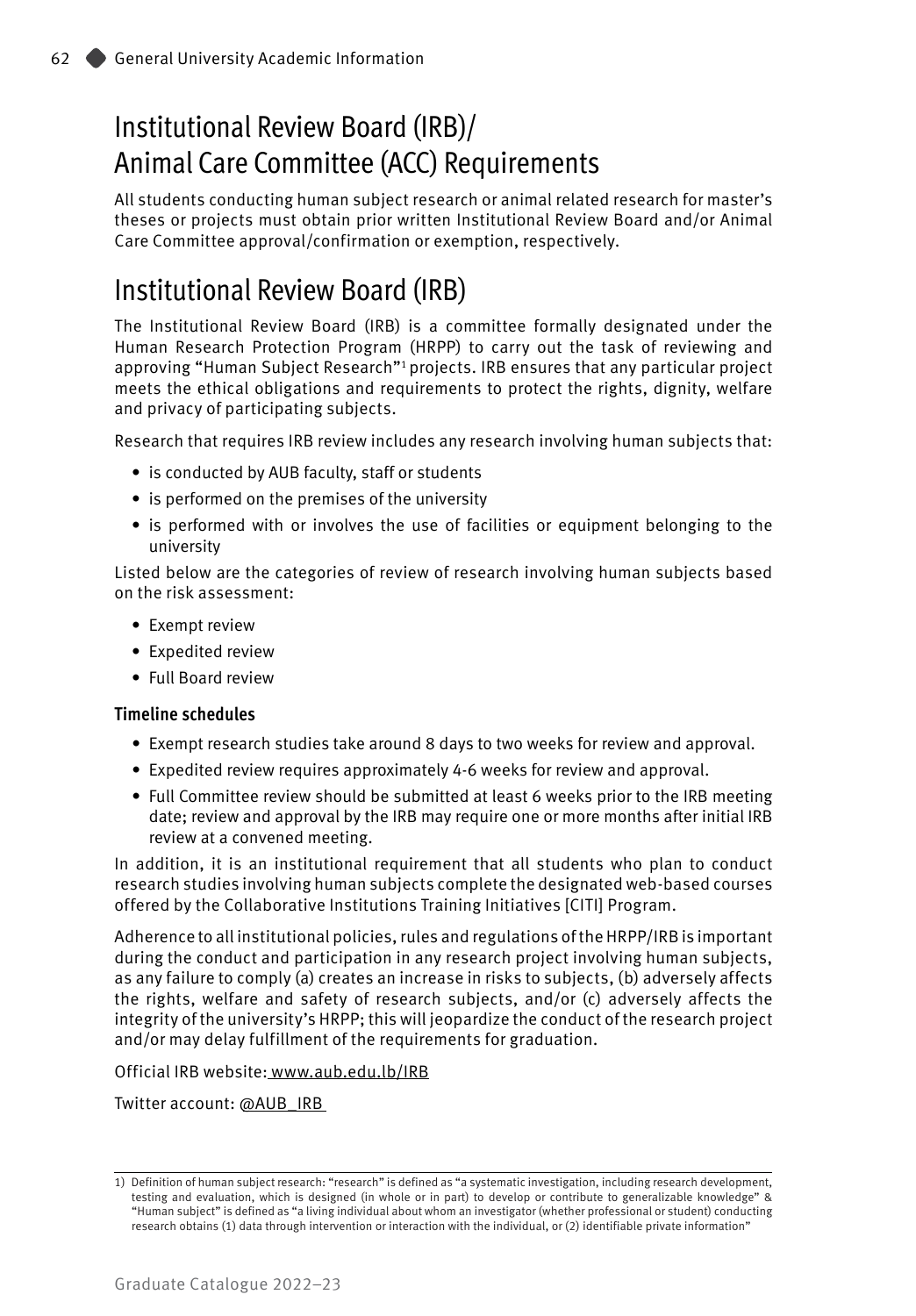### <span id="page-12-0"></span>**Supervision of Master's Thesis or Project**

### Thesis Proposal

When following a graduate program leading to the master's degree with thesis option, the student is expected to meet with faculty members in the department to discuss possible thesis topics and select a thesis advisor. Normally, the thesis advisor is from among the full-time professorial faculty of the department/program or from another department/program in the university. In interdisciplinary programs, the thesis advisor is from an appropriate program at the university.

The student is expected to select a research topic in consultation with the thesis advisor and prepare a thesis proposal by the end of the second regular term. The proposal must clearly state the problem addressed and the proposed contributions. The thesis proposal should also state the thesis objectives, scope of work with relevant literature, research methodology and expected results. A Thesis Committee is formed by the thesis advisor and the student in coordination with the chairperson/director of the unit according to the following conditions:

- Thesis Committee should normally consist of at least three members of professorial rank chaired by the thesis advisor.
- In case a co-advisor is also a member of the thesis committee, then the thesis committee should consist of at least four members of professorial rank chaired by the thesis advisor.
- In departments/programs, normally at least two members of professorial rank of the Thesis Committee must be members of the student's department. The remaining member(s) can be from other departments at AUB or from an institution other than AUB.
- In case the thesis advisor is from another department at AUB, the chairperson will consult with the chairperson of the department to which the thesis advisor belongs.
- In interdisciplinary programs, the members of the Thesis Committee should be drawn from full-time faculty members at AUB. Normally at least two members of professorial rank must be from the departments involved in the program.

The Thesis Committee must be approved by the chairperson/director of the student's department/program. The student must submit the thesis proposal to the committee and secure its approval. The committee members will evaluate the proposal in consultation with the thesis advisor.

The student will submit the thesis proposal with a completed Thesis Proposal Form as required by Faculty or Program (see website) to the chairperson of the department, signed by the thesis advisor and all the members of the Thesis Committee, with the proposed dates of the comprehensive examination, thesis defense, and courses taken so far. The student should indicate if the proposed research involves human subject research or animal related research and seek approval/confirmation or exemption of the Institutional Review Board and/or Animal Care Committee.

Once approved, the chairperson forwards the thesis proposal with the names of the Thesis Committee members to the faculty/school Graduate Studies Committee for its approval.

The faculty/school Graduate Studies Committee will then inform the chairperson of the proposal approval or lack thereof, and the chairperson will communicate the decision to the thesis advisor.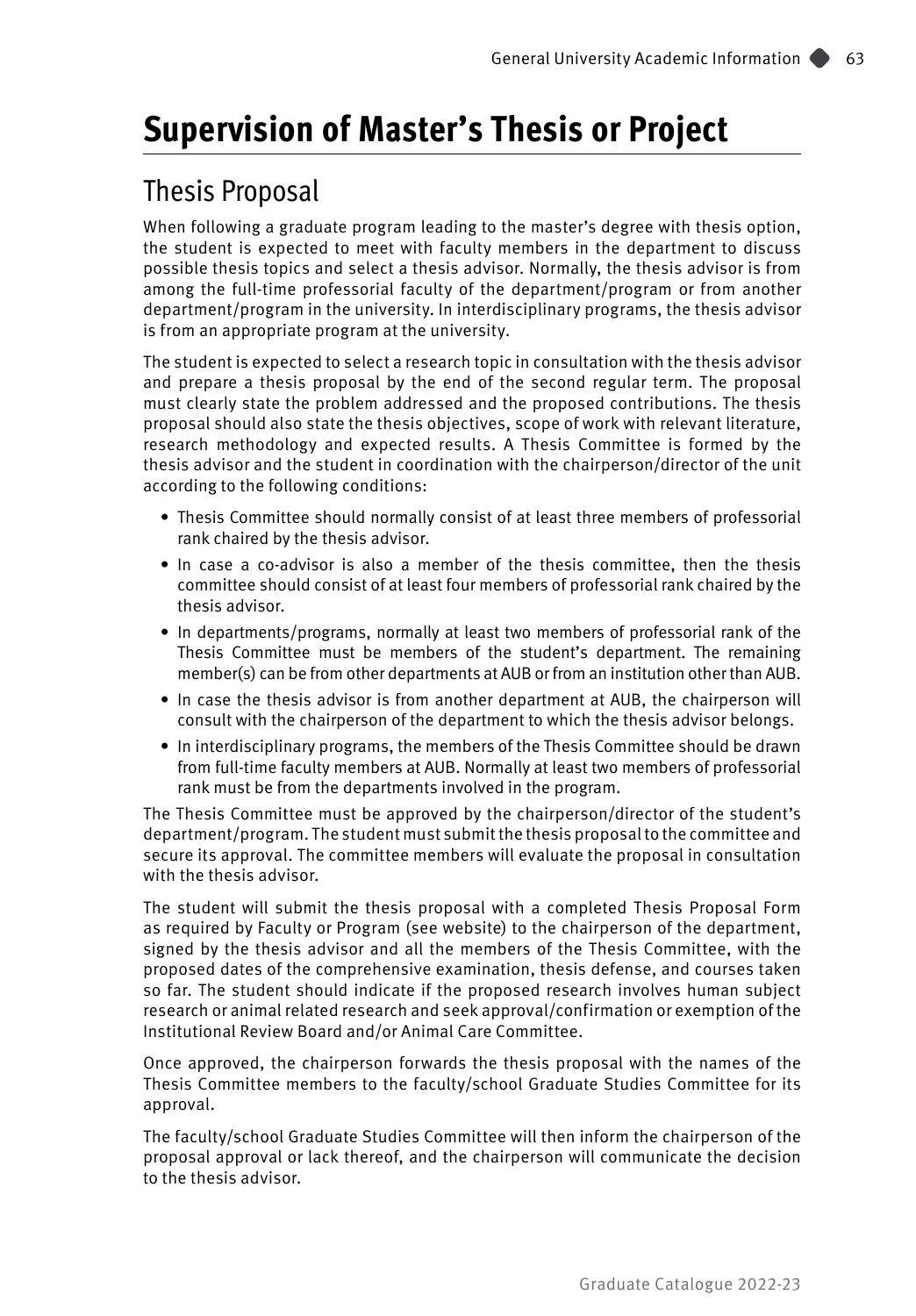It is the student's responsibility, in coordination with the thesis advisor, to keep members of the Thesis Committee informed on the progress of her/his work and seek their input.

#### Continuous Thesis Registration

Once a student registers for her/his thesis, s/he pays a thesis fee that allows her/ him to register up to three additional terms without paying. Although the additional registrations are paid for, the student must still register for the thesis on AUBsis each time. In addition, the student is expected to register consecutively without skipping any regular term. Not registering for the thesis without an approved Leave of Absence (hereafter referred to as an "unexcused absence") throughout subsequent terms will cause the student to forfeit the registration due her/him for each term of unexcused absence. Exceptions must be addressed through a petition for approval by the advisor, department chairperson, faculty/school Graduate Studies Committee, and the Graduate Council. The below table shows examples of how unexcused absences lead to payment for additional thesis registrations once the three additional terms are exhausted by registrations or unexcused absences.

|                       | <b>1st Thesis</b><br>term | <b>3 Additional terms</b> |            |            | Paying term |
|-----------------------|---------------------------|---------------------------|------------|------------|-------------|
| Number of             | Regular term              | Regular                   | Regular    | Regular    | Regular     |
| Absences <sup>1</sup> |                           | term <sub>2</sub>         | term 3     | term 4     | term 5      |
| 1                     | Pay &                     | Unexcused                 | Register & | Register & | Pay &       |
|                       | Register                  | Absence                   | No Payment | No Payment | Register    |
| $\overline{2}$        | Pay &                     | Unexcused                 | Unexcused  | Register & | Pay &       |
|                       | Register                  | Absence                   | Absence    | No Payment | Register    |
| 3                     | Pay &                     | Unexcused                 | Unexcused  | Unexcused  | Pay &       |
|                       | Register                  | Absence                   | Absence    | Absence    | Register    |

### Thesis Format<sup>1</sup>

An AUB-approved thesis manual is available on the university Libraries webpage. The manual provides the style guide for all theses prepared by AUB students, and application of its instructions is mandatory for all theses-dependent degrees. Theses not conforming to the publication style outlined in the thesis manual are not accepted by the university. Students are welcome to visit the Archives and Special Collections, Jafet Library, any time during the term.

For all matters not discussed in the Thesis Manual, theses must follow the form and style outlined in the latest edition of K.L. Turabian, Manual for Writers of Term Papers, Theses, and Dissertations (University of Chicago Press), or any other style specified by the department or program, provided the style conforms to the Thesis Manual.

Students graduating in the Summer term must be registered during that term (see section below on Thesis Defense). Students who carry out thesis work during the Summer term are expected to register for the thesis. Not registering during the Summer term after having started thesis work should only take place if the student will not be using AUB facilities/services for research and will not be receiving thesis advising during that term.

<sup>1)</sup> The number of absences can take place over all possible combinations of absences during regular terms 1, 2, and 3.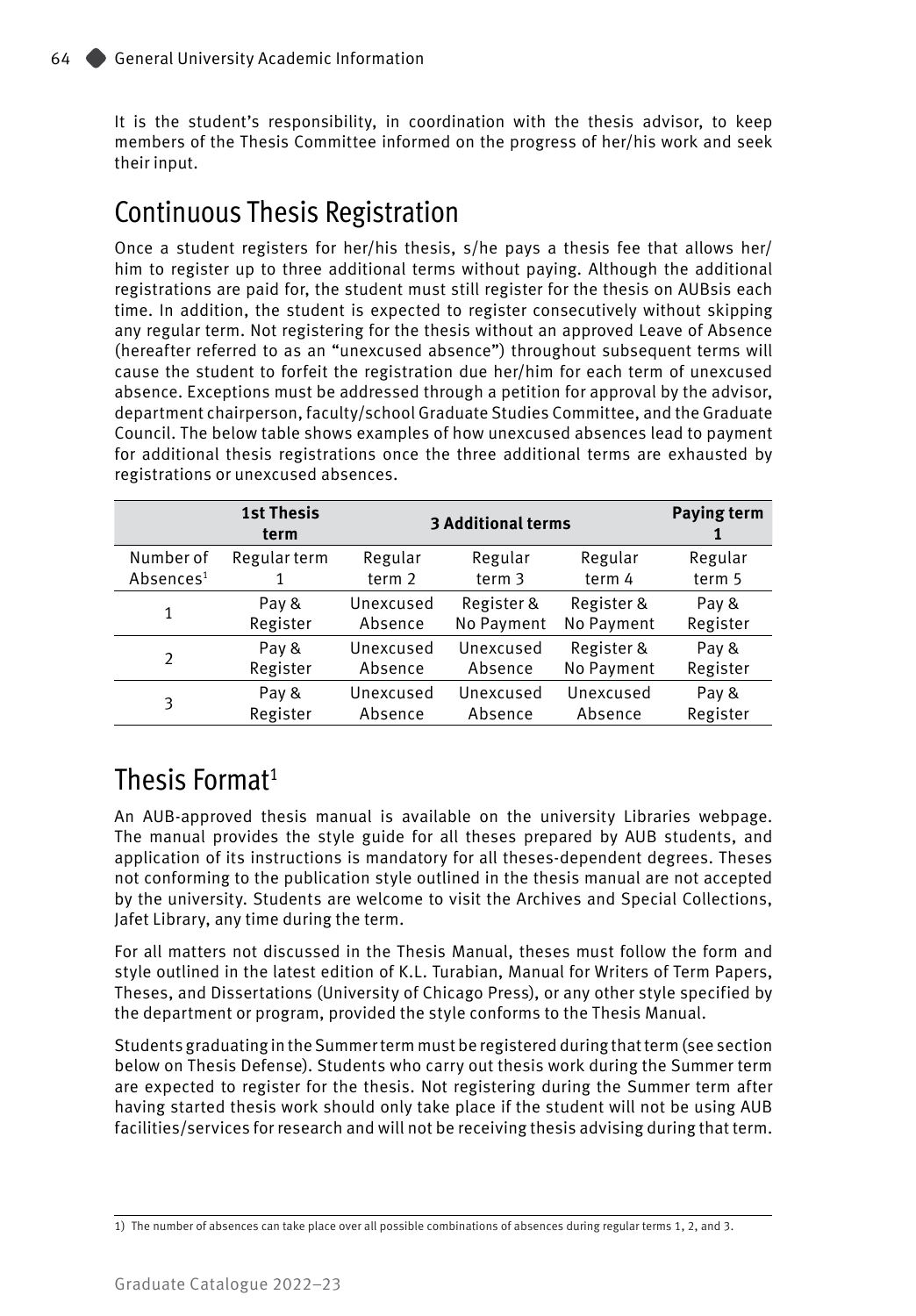#### Thesis Defense

A student is not allowed to defend her/his thesis unless s/he has passed the comprehensive examination. In order to defend the thesis, the student must be registered for the thesis in the session in which the student expects to graduate.

The thesis defense is open to the public and must be carried out no later than the dates specified on page [66](#page-15-0).

The final draft of the thesis shall be submitted to each member of the Thesis Committee at least two weeks before the date of the thesis defense. The thesis defense shall be announced at least two weeks in advance. The total time allocated for the thesis defense should allow for answering all questions and should not normally exceed 120 minutes.

The thesis defense session is normally chaired by the thesis advisor, and the student will be notified of the final decision by the Thesis Committee immediately after completion of the Thesis Committee deliberations.

Pass (P) or Fail (F) is reported for the combined thesis and thesis defense. If Fail (F) is reported, the student may resubmit the thesis and defend it after a period of at least three months. Failure on the second attempt results in discontinuation of the graduate work. If the thesis work involves human subject research or animal related research, the Thesis Committee must forward to the department chair a copy of the approval/ confirmation or exemption letter of the Institutional Review Board and/or Animal Care Committee.

#### Project and Project Defense

In partial fulfillment of the requirements for the non-thesis master's degree, a student may be required to submit a project. Each student is then assigned an advisor who serves as the project advisor. The master's project topic proposal and selection of the advisor and project committee members should be approved by the Faculty Graduate Studies Committee.

The master's project committee should be composed of at least two members recommended by the department/program. The project topic proposal, selection of the advisor, and selection of project committee members should be approved by the faculty/school Graduate Committee at least four months before the project defense.

Students are expected to register and finish the project work within two consecutive regular terms at most. Registering for a project course beyond a second term requires approval of the faculty/school Graduate Studies Committee; this approval must be sought on a per-semester basis prior to registration.

If the project work involves human subject research or animal related research, the Project Committee must forward to the department chair a copy of the approval/ confirmation or exemption letter of the Institutional Review Board and/or Animal Care Committee.

The project defense is open to the public and must be carried out no later than the dates specified in the table below.

Pass (P) or Fail (F) is reported for project defense. If Fail (F) is reported, the student may resubmit the project and defend it after a period of at least three months. Failure on the second attempt results in discontinuation of the graduate work.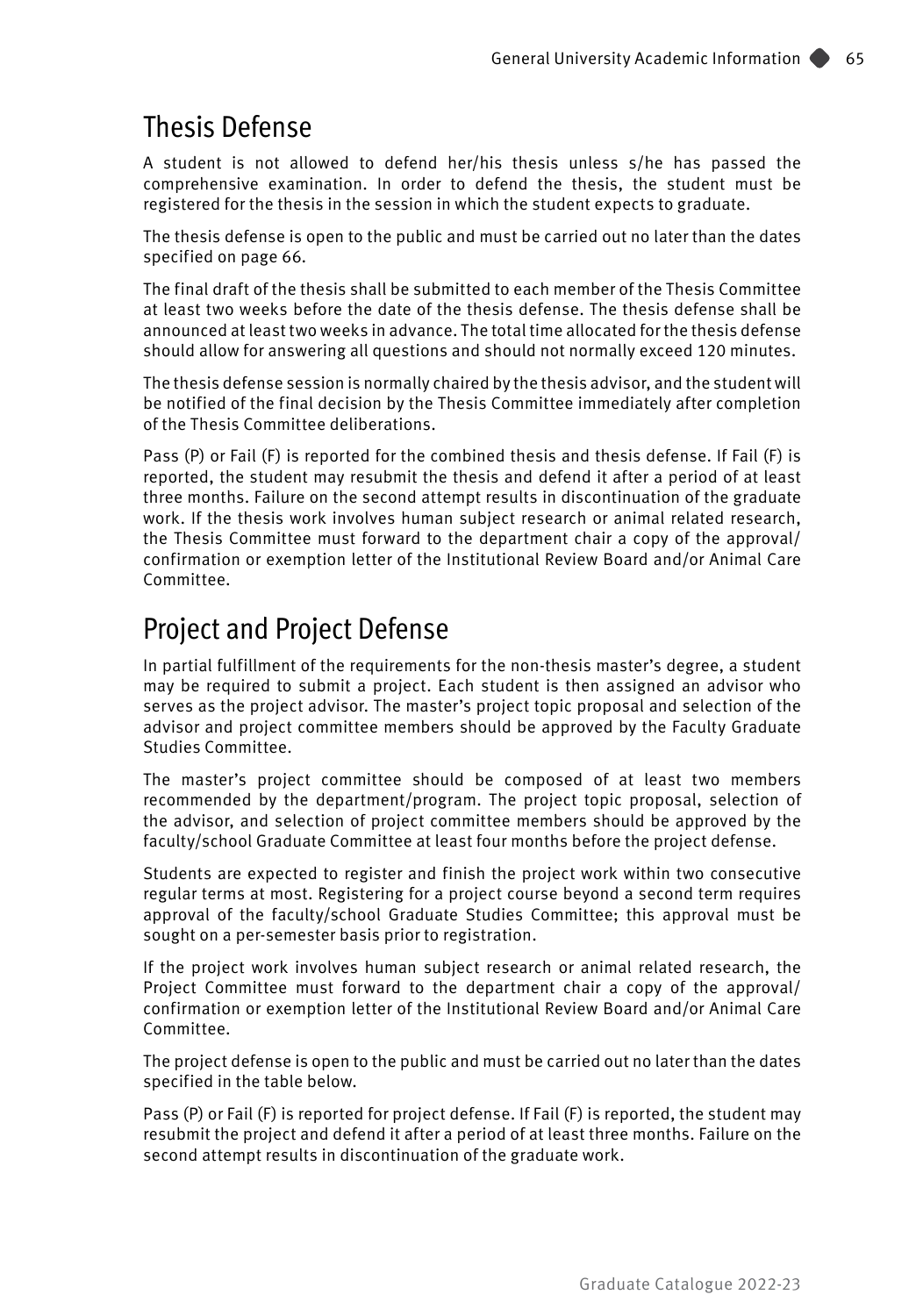#### <span id="page-15-0"></span>Deposit of the Project/Thesis in the Library

After passing the project/thesis defense examination, the student is required to deposit copies of the thesis in the library: The Jafet Memorial Library requires one hard copy of the master's project/thesis from students at all faculties. The student should also provide the relevant library with a soft copy of the thesis saved as a PDF (Portable Document Format) file. A library receipt must be delivered to the Office of the Registrar before the student is awarded the degree. The Registrar shall ensure that all names of students recommended to the Senate for award of the master's degree in the thesis option have submitted their thesis copy to the library. The student should sign a release form indicating whether or not the library is authorized to supply copies of the thesis/ project to other libraries or to individuals. The non-authorization option is valid for a period of three years only, after which copies of the project/thesis are supplied upon request.

| <b>For Master's Candidates</b><br><b>Graduation in:</b>             | Summer 2021-22 Fall 2022-23 |                                 | <b>Spring 2022-23</b> |
|---------------------------------------------------------------------|-----------------------------|---------------------------------|-----------------------|
| Deadline for approval of<br>thesis topic and committee <sup>1</sup> | May 9, 2022                 | September 19,<br>2022           | December 12.<br>2022  |
| Deadline for thesis defense <sup>1</sup>                            | September 5,<br>2022        | January 26, 2023 April 28, 2023 |                       |
| Deadline for thesis deposit<br>at library <sup>1</sup>              | September 15,<br>2022       | February 7, 2023 May 9, 2023    |                       |

### **Master's Degree Graduation Requirements**

To be eligible for graduation with a master's degree from the American University of Beirut, a graduate student:1

- must have attained a cumulative course average of 80 (GPA: 3.2) or above,
- should not be on probation by the time the coursework is completed,
- must have completed the minimum credit hours of coursework designated by the specific program,
- must have passed the comprehensive exam,
- must have completed thesis requirements for the thesis option degrees,
- must have completed project requirements for the non-thesis option degrees,
- and must have met the residence requirements specified for the master's degree.

<sup>1)</sup> The thesis proposal should be approved by the faculty/school Graduate Committee at least four months before the thesis defense. The above thesis deadlines are generally set according to the stated formula, however, they are subject to change due to administrative constraints.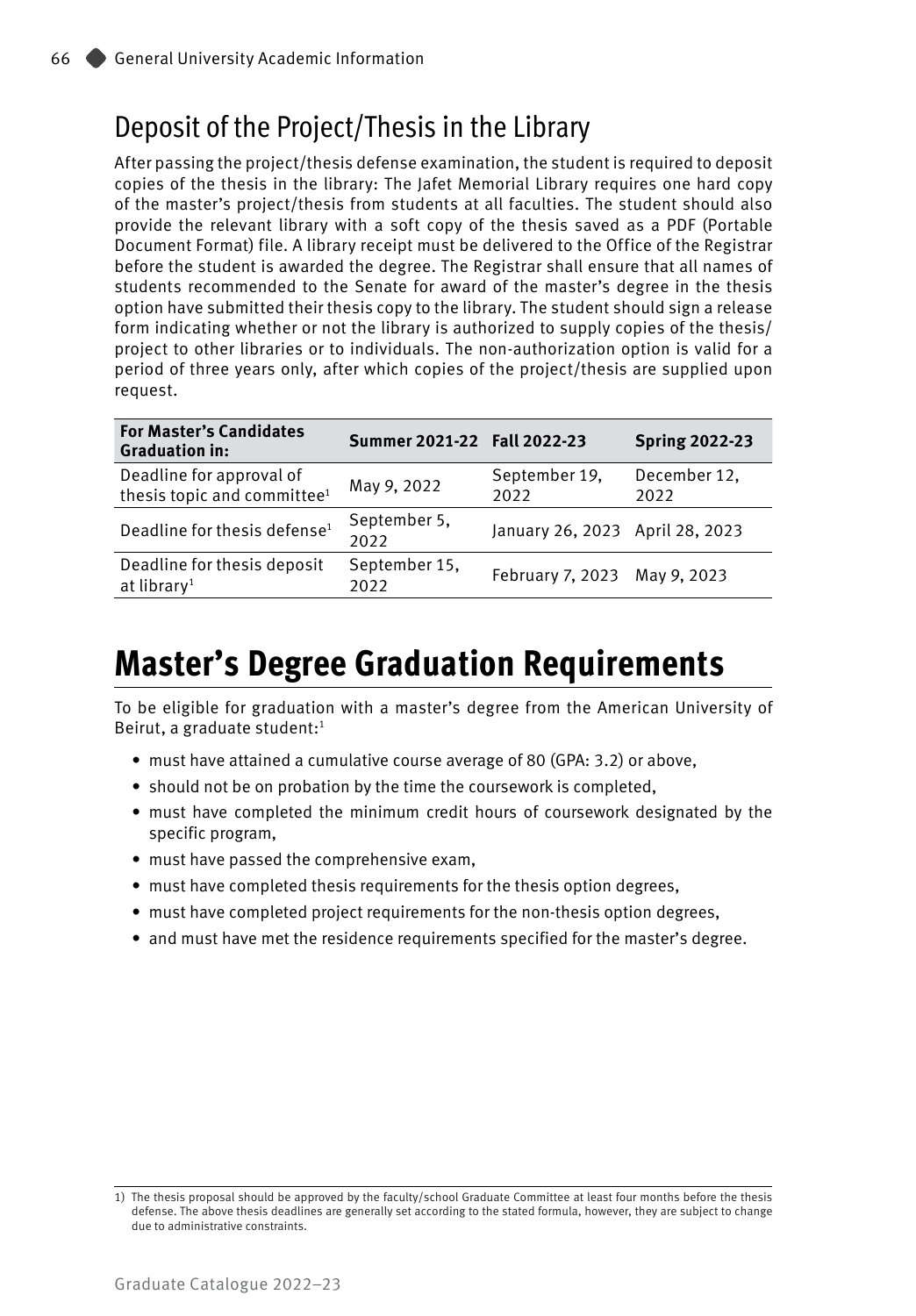### **Academic Standing of Student Working for PhD Degree**

#### Good Standing

A PhD student is in good standing when her/his graduate grade cumulative average is 85 (GPA: 3.7) or higher. A student must be in good standing in order to be awarded a degree.

#### Probation and Removal of Probation

A student working for a PhD degree who has not yet advanced to candidacy can be placed on academic probation if s/he fails to make normal progress towards the degree.

The academic performance of the student is first evaluated by the department upon completion of the first 9 credits of coursework towards the degree and then is evaluated every term/term thereafter:

- A student is placed on probation if s/he attains a cumulative average of 75 (GPA: 2.7) or more, but less than 85 (GPA: 3.7), or fails any course taken for graduate credit.
- A student placed on probation due to average must remove the probation at the end of the following term/term by attainment of a cumulative average of at least 85 (GPA: 3.7).
- A student placed on probation due to course failure should retake the course the next time it is offered and pass it. In case this condition cannot be met, the student in consultation with the advisor must petition the faculty/school Graduate Studies Committee.

The department or program in which the student is enrolled may recommend probation to the Faculty Graduate Studies Committee even though the student has attained an adequate cumulative average. Probation of a PhD student may be removed by the Graduate Council upon recommendation from the Faculty Graduate Studies Committee.

Changes in probationary status of enrolled graduate students are queried at their respective Faculties/School Dean's Offices within one week of the start of the term/term for consideration by the faculty/school. The faculty/school Graduate Studies Committee issues through the Office of the Dean the statement of the change of probation status to the PhD student with copies to the department chair, student advisor and Registrar.

#### Dismissal

The Graduate Council, upon recommendation from the Faculty Graduate Studies Committee and the Chair of Department, may discontinue a PhD student from graduate study if any of the following conditions arise:

- Probation status is not removed in the term following the first probation
- The student receives probation for a second time during the degree residency
- The student attains a cumulative average of less than 75 (GPA: 2.7) or fails two courses in one term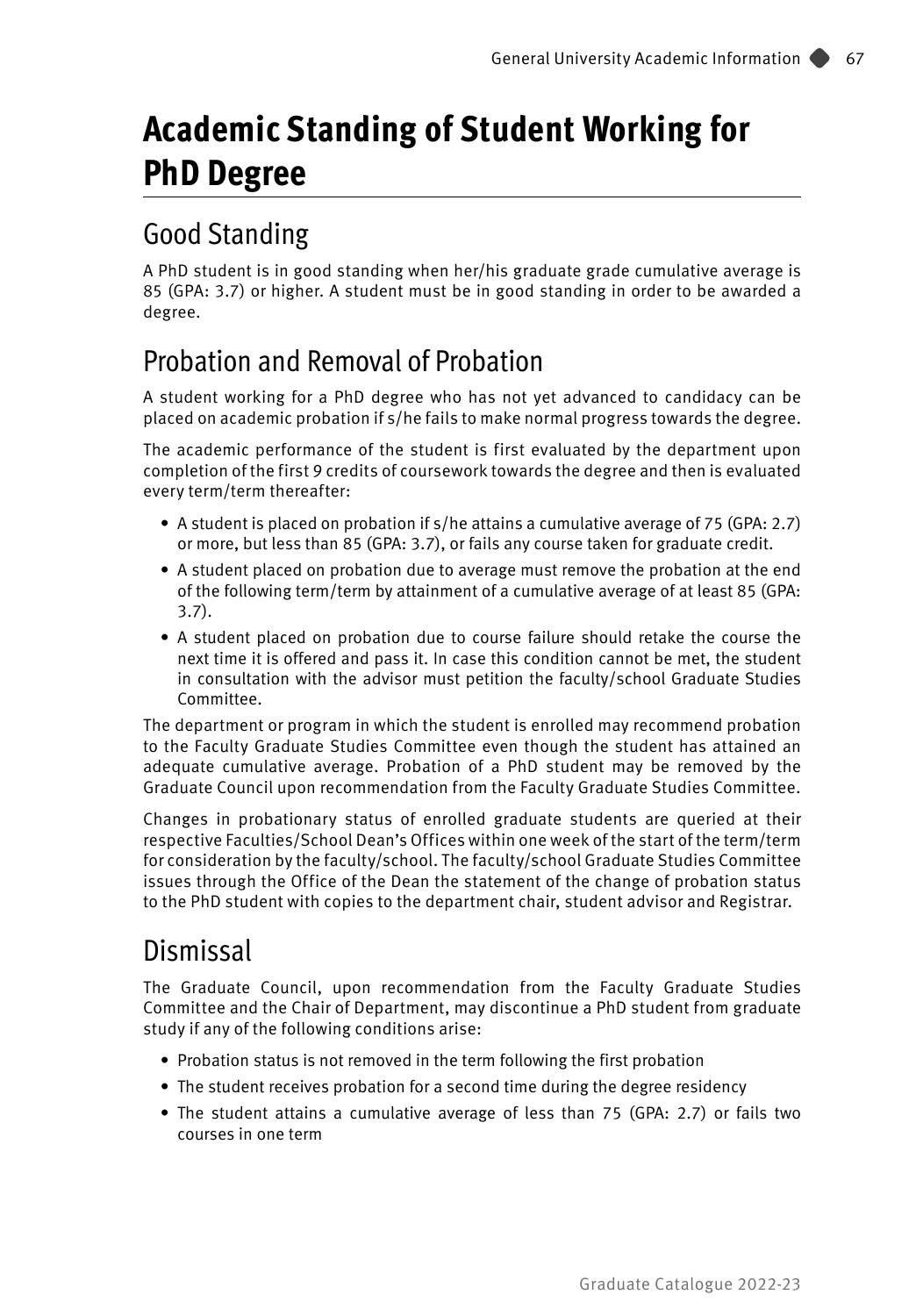- The student attains a cumulative average of 75 (GPA: 2.7) or above, but less than 85 (GPA: 3.7), in any term and fails one course in that term (This rule does not apply to the first term of study.)
- The work of the student is considered to be unsatisfactory in the opinion of the department or program, regardless of the grades obtained
- The student fails the Qualifying Examination Part I (Comprehensive Examination) or Part II (Thesis Proposal Defense) twice
- The student fails the thesis defense twice

### **Requirements for the Degree of Doctor of Philosophy**

In addition to the particular rules of the various graduate programs as stated in their sections of this catalogue, the following general rules apply to all Doctor of Philosophy programs.

The award of a Doctor of Philosophy degree indicates that a student has attained mastery of a field and has demonstrated the capacity to perform independent scholarly research. The doctoral degree is not awarded solely upon completion of a curriculum of courses, even if the student has done superior work in it. Rather, it is awarded in recognition of creative scholarship as demonstrated by a substantial contribution in the candidate's chosen field.

### Program of Study

Each doctorate student is expected to take such courses as may be required for both a strong foundation in the field and the development of a specialization.

### Regular PhD Track Course Requirements for Students Holding Master Degrees

Each student, in consultation with her/his advisor, should finalize a program of study and submit it to the department within two terms of beginning study toward the PhD degree. The Graduate Council monitors the progress of the student through annual reports on course and thesis work by chairpersons of the department/program. The following are main features of this PhD track:

- It must include a minimum of 48 credit hours beyond those required for the master's degree of which a minimum of 18 credit hours must be in graduate level coursework and a minimum of 24 credit hours of thesis work. Normally, a maximum of 3 credit hours out of the 18 credits of coursework may be tutorial courses. Exceptions for individual students will require approval of the department chair and the Faculty Graduate Studies Committee.
- It will include a 0-credit comprehensive examination preparation course and a 0-credit thesis proposal preparation course.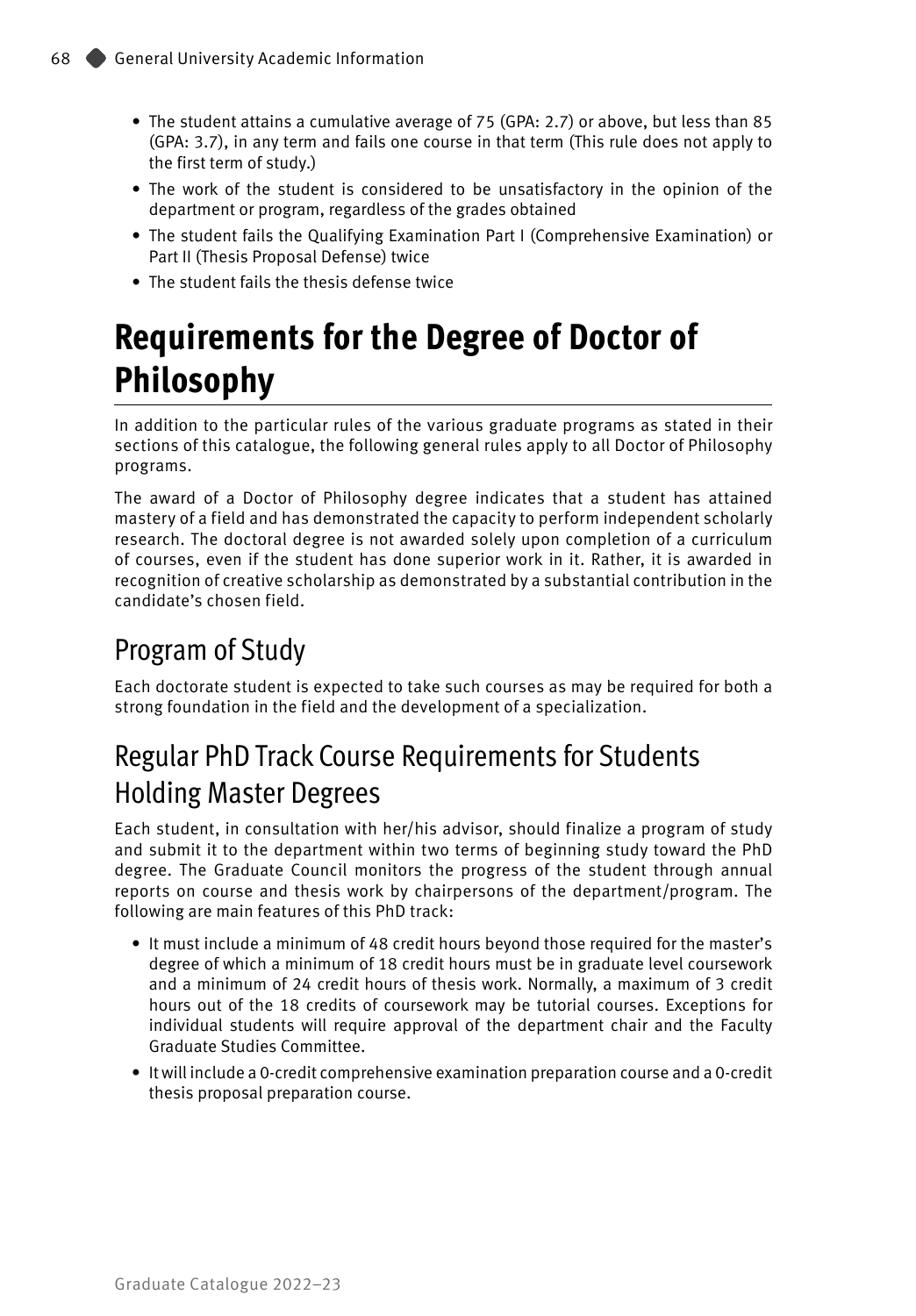### Accelerated PhD Track Course Requirements for Students Holding Bachelor Degrees<sup>1</sup>

Each student, in consultation with her/his advisor, should finalize a program of study and submit it to the department within two terms of beginning study toward the PhD degree. The Graduate Council monitors the progress of the student through annual reports on course and thesis work by chairpersons of the department/program. The following are main features of the accelerated PhD track:

- It must include a minimum of 78 credit hours beyond those required for the bachelor's degree of which a minimum of 36 credit hours must be in graduate level coursework and a minimum of 30 credit hours of thesis work. Normally, a maximum of 6 credit hours out of the 36 credits of coursework may be tutorial courses. Exceptions for individual students will require approval of the department chair and the Faculty Graduate Studies Committee.
- It will include a 0-credit comprehensive examination preparation course and a 0-credit thesis proposal preparation course.

### Language Requirements (Other than English)

Depending on the research topic, the Thesis Committee and the department may require proficiency in one or more foreign languages. Examination procedures for these languages should be approved by the Faculty Graduate Studies Committee.

#### Residence Requirements

To fulfill the minimum residence requirements for the PhD degree, the student must register for at least six terms beyond the completion of the master's degree or eight terms for the accelerated track beyond the bachelor's degree. Requirements for the PhD degree must be completed within ten regular terms of starting graduate work beyond the master's degree or twelve regular terms for the accelerated track beyond the bachelor's degree. Extension requires Graduate Council approval upon recommendation by the Faculty Graduate Studies Committee.

### Certificate in Teaching in Higher Education (C-THE)

The Certificate in Teaching in Higher Education (C-THE) provides training in teaching for PhD students at AUB. Starting in the fall term that follows their first term of enrollment, PhD students take two courses, one in the fall and one in the spring. A full description of C-THE and the courses can be found in the graduate catalogue section of the Department of Education.

### PhD Qualifying Exam

All PhD programs require that PhD students pass the qualifying exam. The PhD qualifying exam is two parts. Qualifying Exam Part I is a written comprehensive exam administered by the department/program or Thesis Committee. The Qualifying Exam Part II is an oral thesis proposal defense exam administered by the Thesis Committee. Each of the qualifying exams consists of a 0-credit course that must be registered and given a grade of pass or fail by the end of the term. The successful completion of Qualifying Exam Part

Graduate Catalogue 2022-23

<sup>1)</sup> Students enrolled in the accelerated PhD track with a cumulative average of 80 (GPA: 3.2) or above are allowed to transfer to the MA/MS/ME degree program upon recommendation by the department and approval of the Faculty Graduate Studies Committee. The Graduate Council is then informed.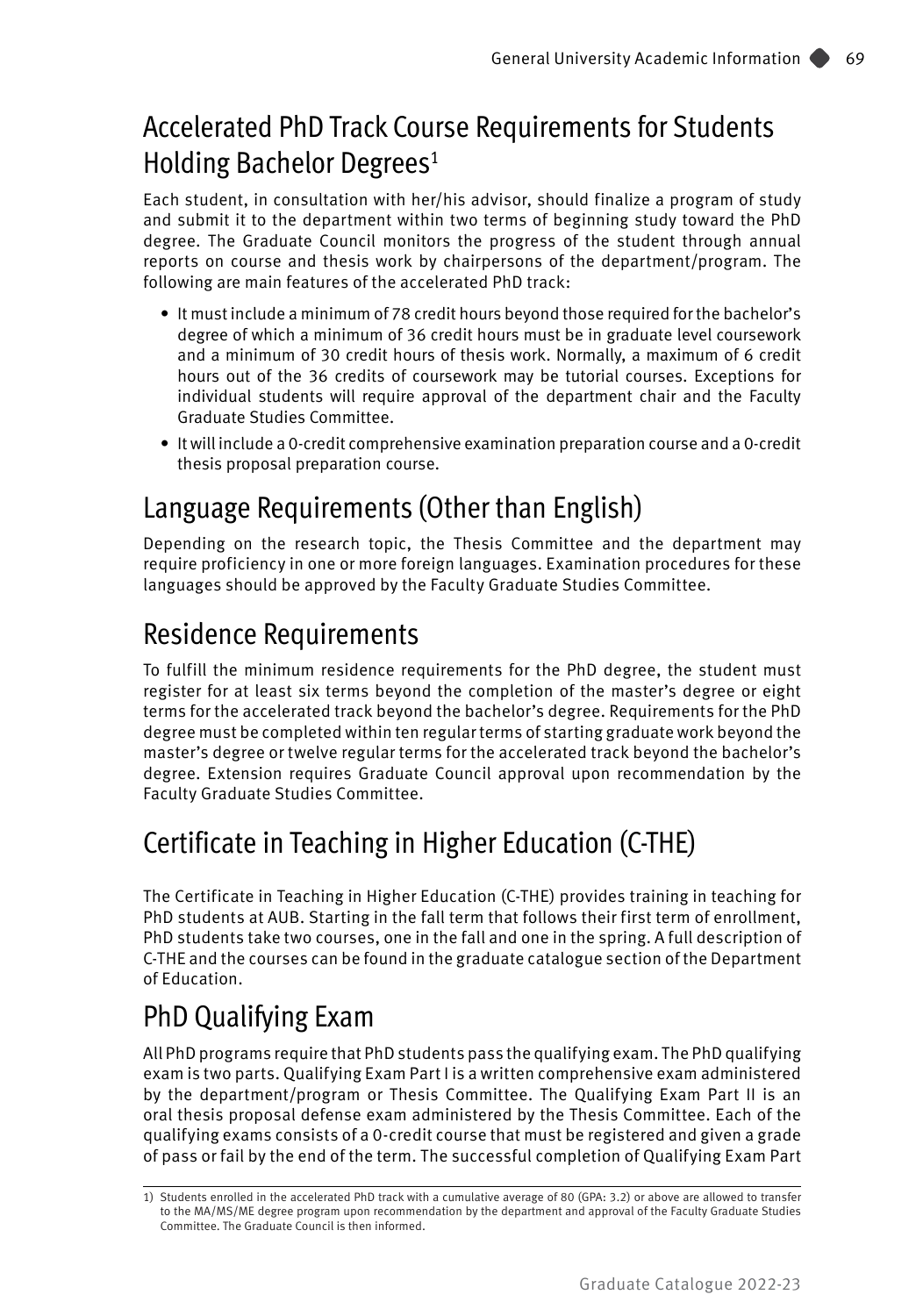I is a prerequisite for Qualifying Exam Part II; the successful completion of Qualifying Exam Part II is a prerequisite for the Thesis Defense.

#### Qualifying Exam Part I: Comprehensive Exam

All PhD programs require that PhD students register and pass a 0-credit comprehensive examination course. Comprehensive examinations are written exams taken after completing a minimum of 15 credits of course requirements for the regular degree track and a minimum of 30 credits of course requirements for the accelerated degree track. The comprehensive exam should normally be taken by the fourth term of the PhD student's enrollment in the regular PhD program and by the sixth term of the PhD student's enrollment in the accelerated PhD track.

In general, a comprehensive examination provides assurance that all PhD candidates have acquired sufficient knowledge/background in their major field of study. For more details on the examination, the student should refer to her/his specific department/ program requirements. The Thesis Committee or the department/program administers the comprehensive exam.

A student who does not pass the comprehensive exam may take it a second time in the following term. Students who are unable to pass a program's comprehensive exam twice are dropped from the PhD program. Students who pass the comprehensive exam after one failure will have their initial failure reported as "PR" for progress in the first term the course was registered, and the grade of "P" for passing the comprehensive exam will show on their transcript in the second term the course was registered.

#### Qualifying Exam Part II: Defense of Thesis Proposal

All students must successfully complete a qualifying examination defending their PhD thesis proposal. The second part of the qualifying exam (thesis proposal defense) is conducted by the student Thesis Committee. There should be at least one regular term in between the thesis proposal defense term and the thesis defense term. (More details on the policy regarding the defense of the thesis proposal are provided following the section on PhD Thesis Proposal.)

#### Admission to Candidacy

Students enter degree candidacy upon passing the qualifying exam (comprehensive exam and thesis proposal defense) and while in good standing. Students who are enrolled in degree candidacy are considered full-time students. While in degree candidacy, it is the responsibility of both the student and advisor to maintain contact to ensure continuous progress towards the completion of the degree.

For admission to candidacy, students are expected to:

- have completed all graduate coursework requirements beyond the master's degree in the regular PhD track,
- have completed all graduate coursework requirements beyond the bachelor's degree in the accelerated PhD track,
- have attained a cumulative average of at least 85 (GPA: 3.7) while in the regular or accelerated track doctoral programs,
- have completed other than English language requirements when applicable,
- have passed the first and second part of the qualifying exam (written comprehensive examination and thesis proposal defense) as set by the department,
- and be in good standing (not on probation).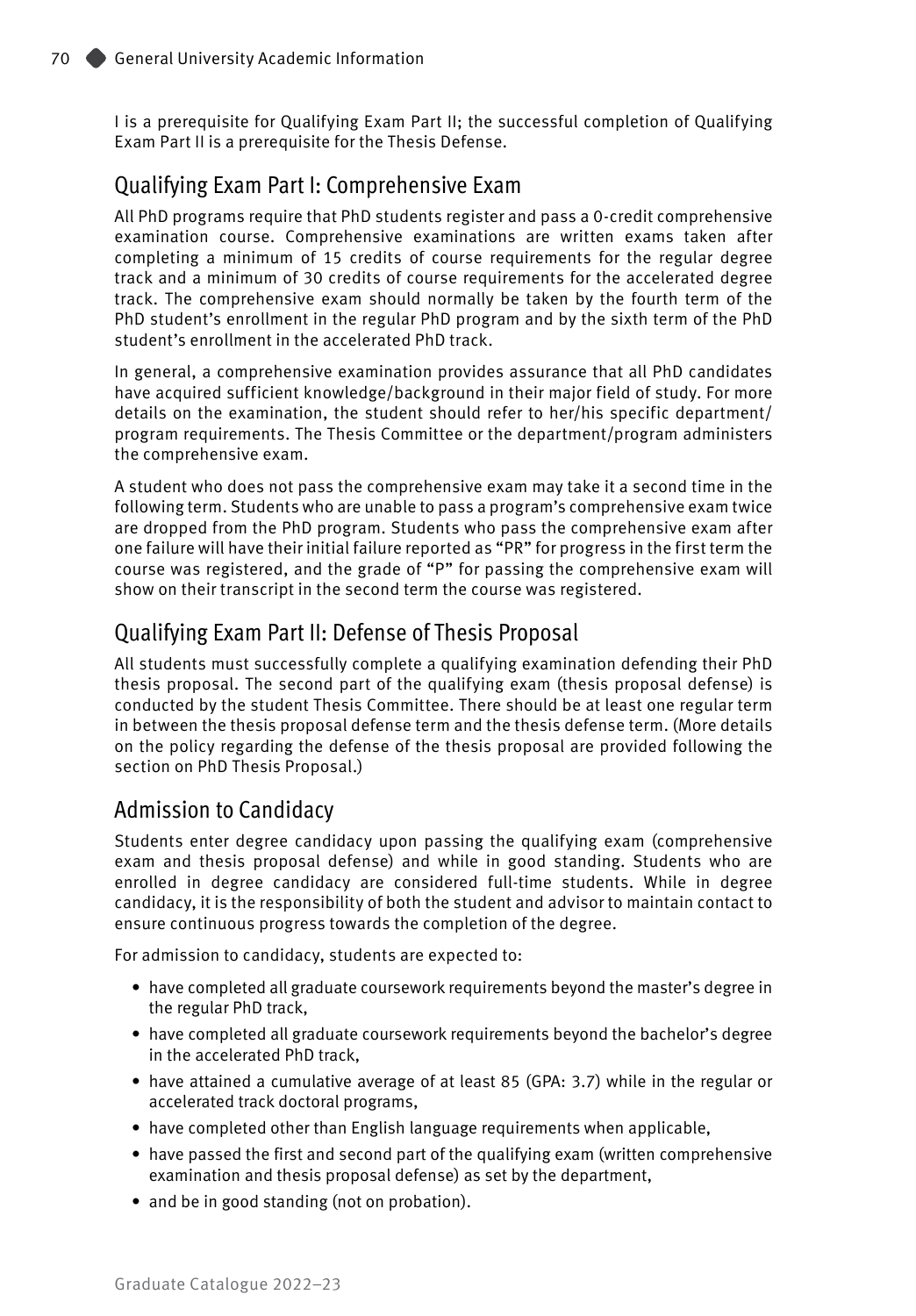Once a student is admitted to candidacy, enrollment in degree candidacy status must be continuously maintained for the academic year (i.e. fall and spring terms) until the degree is awarded. The only exception to this policy of continuous enrollment is if the Faculty Graduate Studies Committee and the Graduate Council have granted the student a formal leave of absence.

### <span id="page-20-0"></span>**Supervision of Doctoral Thesis**

During the first term of graduate study, the department or program assigns an academic advisor to the student. The advisor guides and helps the student plan a course of study. Not all credits need to be in courses offered by the department/program in which the student is enrolled, but all credits must be in courses that, in the judgment of the department/program, are relevant to the field in which the student is specializing.

Normally by the end of the second term, each student enrolled in a PhD program is assigned a thesis advisor who must be a full-time professorial rank faculty member. Normally, the thesis advisor is a full-time professorial rank faculty member of the department/program. In case the thesis advisor is from another department at AUB, the chairperson will consult with the chairperson of the department to which the thesis advisor belongs.

PhD students are expected to register for a thesis course during each term in which they are carrying out work contributing to their PhD thesis.

#### PhD Thesis Committee

The Thesis Committee normally should be composed of at least five members, two of whom should be from outside the university. The thesis advisor and at least three of the Thesis Committee members must be of professorial rank. All members of the Thesis Committee must hold a doctoral degree in a relevant field. The chair of the Thesis Committee must be a full professor who is not the PhD thesis advisor.

Members of the doctoral Thesis Committee are recommended by the student's thesis advisor and approved by the department, the Faculty Graduate Studies Committee and the Graduate Council.

The doctoral Thesis Committee approves the thesis topic and research plan, conducts the thesis proposal defense (Part II of the Qualifying Exam) and conducts the thesis defense. The thesis proposal in addition to the selection of the Thesis Committee and the committee's approval of the proposal submission should be approved by the faculty/ school Graduate Studies Committee and the Graduate Council before the student can conduct the second part of the qualifying exam (thesis proposal defense). The Graduate Council informs the Registrar, Dean of the Faculty, Chair of the Department, and Advisor of the approval decision. The student, upon approval, can arrange for the thesis proposal defense date and time as applicable.

### PhD Thesis Proposal

When following a graduate program leading to the PhD degree, the student is expected to meet with faculty members in the department to discuss thesis possible topics and select a thesis advisor. The thesis advisor is from among the full-time professorial faculty of the department/program or from another department/program at the university.

The student is expected to select a research topic in consultation with the thesis advisor and prepare a thesis proposal. The proposal should be prepared by the end of the fourth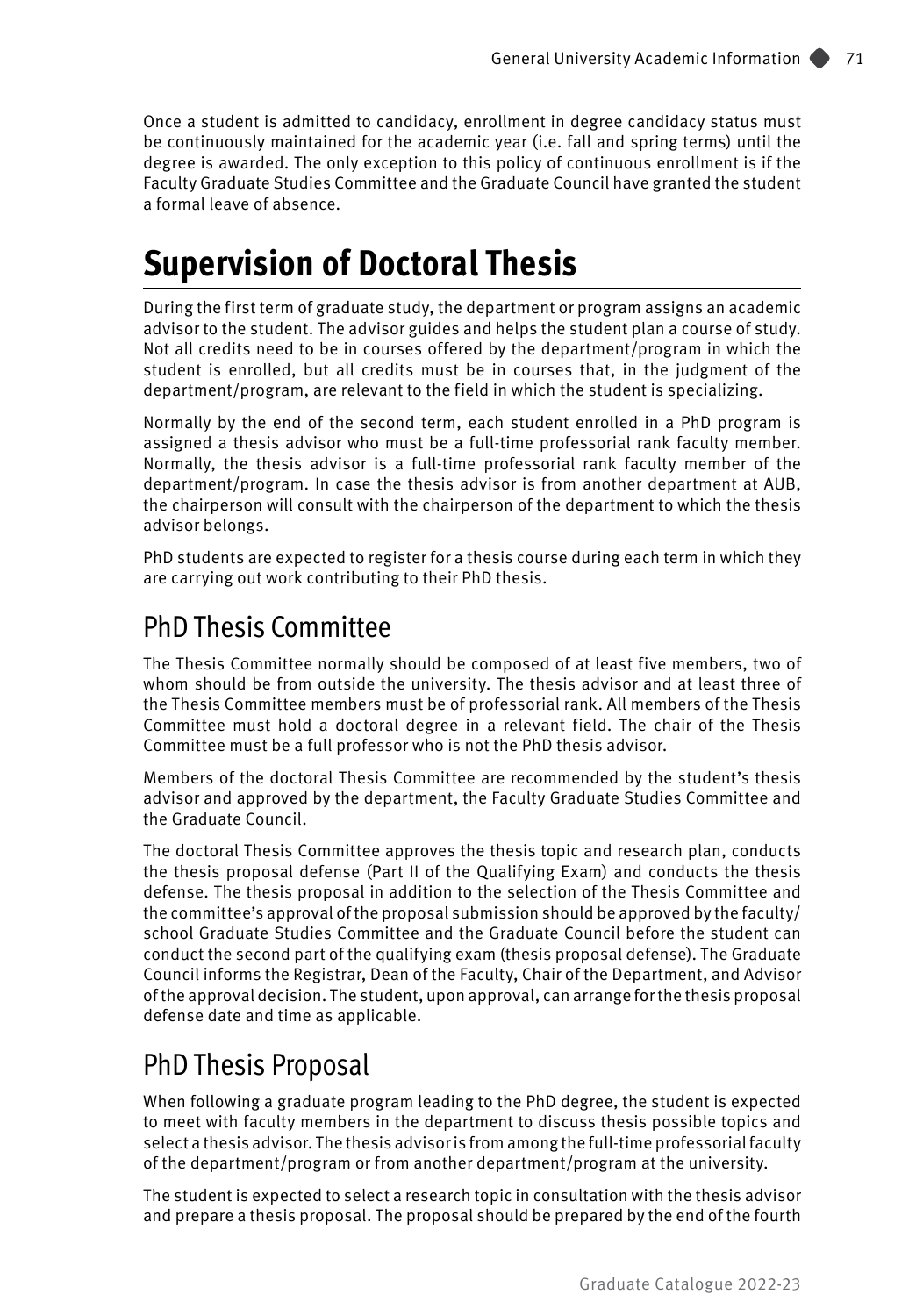regular term for a regular track student and by the end of the sixth regular term for an accelerated track student. The proposal must clearly summarize the thesis problem and the planned approach. The purpose of the thesis proposal is to inform the Thesis Committee members and the department, in concise statements, of the candidate's research plan. It should state the thesis objectives, scope of work with relevant literature, research methodology and expected results. The proposal must provide sufficient literature citations to indicate awareness of previous work and enough detail to show how the proposed work is expected to advance knowledge in the field.

The student must submit the thesis proposal to the Thesis Committee and get its preliminary approval to defend the proposal.

The student should indicate if the proposed research involves human subject research and/or animal related research and seek approval/confirmation or exemption of the Institutional Review Board and/or Animal Care Committee.

#### Qualifying Exam Part II: Defense of Thesis Proposal

All students must successfully complete a qualifying exam defending their PhD thesis proposal. The second part of the qualifying exam (thesis proposal defense) is to be taken at least two terms prior to the thesis defense and is conducted by the student's Thesis Committee. The student is expected to demonstrate the intellectual capacity to pursue and complete independent research that advances knowledge in the field of study. The student should register in the 0-credit course preparation for thesis proposal or equivalent as recommended by the relevant program during the term in which s/he intends to take the thesis proposal defense.

Passing the thesis proposal defense requires that the research topic is of PhD standard, original, clear in its contribution to existing knowledge and contains appropriate methodology. The student who fails the thesis proposal defense (Part II of Qualifying Exam) should repeat it in a subsequent regular term after addressing the comments of the Thesis Committee compiled by the Thesis Committee chair in the examination report.

The chair of the doctoral Thesis Committee, upon satisfactory completion of the proposal defense, will send to the department chair her/his assessment (Pass or Fail) of the 0-credit course "Qualifying Exam Part II" along with a copy of the exam form, signed by all members of the committee. The chair will enter the P/F grade on the SIS.

#### Institutional Review Board (IRB)/ Animal Care Committee (ACC) Requirements

All students conducting human subject research or animal related research for PhD theses must obtain prior written Institutional Review Board and/or Animal Care Committee approval/confirmation or exemption, respectively, before admission to candidacy.

#### PhD Thesis Format

In partial fulfillment of the requirements for the degree of Doctor of Philosophy, a student must submit a thesis based on the results of original, independent research. Except in departments/programs in which the medium of instruction is not English, the thesis must be in English.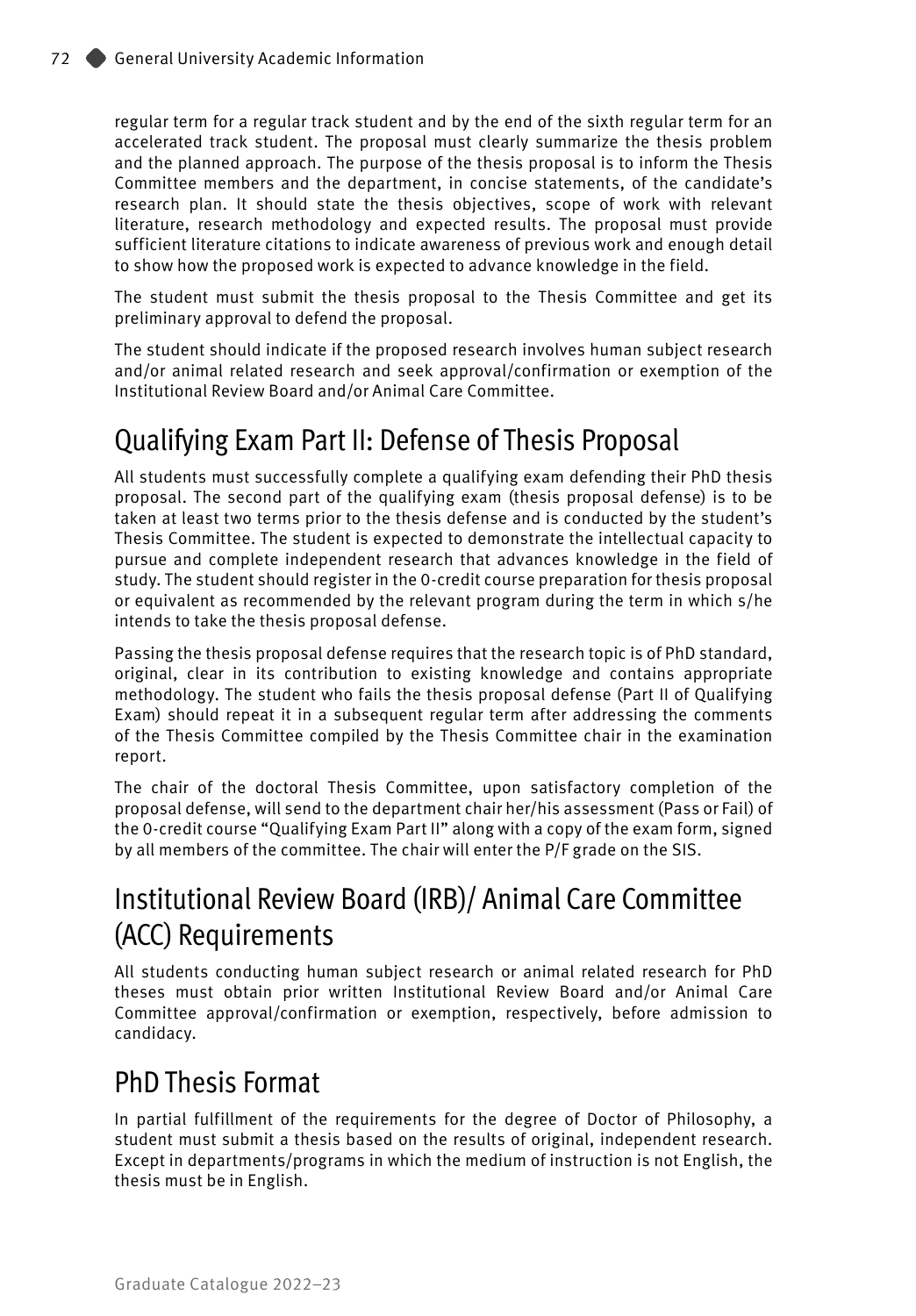An abstract not exceeding 350 words must be submitted with the thesis. If a thesis is in a language other than English, the abstract must be written both in the thesis language and in English.

An AUB-approved thesis manual is available on the university Libraries webpage. The manual provides the style guide for all theses prepared by AUB students, and application of its instructions is mandatory for all PhD degrees. Theses not conforming to the publication style outlined in the thesis manual are not accepted by the university. Students are welcome to visit the Archives and Special Collections at Jafet Library any time during the term.

For all matters not discussed in the Thesis Manual, theses must follow the form and style outlined in the latest edition of K.L. Turabian, Manual for Writers of Term Papers, Theses and Dissertations (University of Chicago Press), or any other style specified by the department or program, provided the style conforms to the Thesis Manual.

Copies of the thesis should be submitted by the student to the Thesis Committee members at least two weeks before the thesis defense. Copies must be legible and durable. Additional copies may be required as specified by the department or program concerned.

#### <span id="page-22-0"></span>PhD Thesis Defense

The thesis/project defense is open to the public and must be carried out no later than the dates specified on page [73.](#page-22-0) In order to defend the thesis, the student must be registered for the thesis in the session in which the student expects to graduate.

Final doctoral thesis defense will be announced to the university community so that interested members from the faculty and student body may attend. The date, time and location for the defense must be sent to the Graduate Council at least two weeks in advance. A copy of the thesis abstract must accompany the defense announcement.

Pass (P) or Fail (F) is reported for the combined thesis and thesis defense. Successful completion of the thesis defense requires at least four affirmative votes and no more than one negative vote. If Fail (F) is reported, the student may resubmit the thesis and defend it after a period of at least four months. Failure on the second attempt results in discontinuation of the PhD work.

If the thesis work involves human subject research and/or animal related research, the Thesis Committee must forward to the department chair a copy of the approval/ confirmation or exemption letter of the Institutional Review Board and/or Animal Care Committee.

#### Deposit of the Thesis in the Library

After passing the thesis defense examination, the student is required to deposit copies of the thesis in the library: The Jafet Memorial Library requires one copy of the doctoral thesis from students at the Maroun Semaan Faculty of Engineering and Architecture, and the Faculty of Arts and Sciences. The student should also provide the library with a soft copy of the thesis saved as one PDF (Portable Document Format) file. A library receipt must be delivered to the Office of the Registrar before the student is awarded the degree. The Registrar shall ensure that all names of students recommended to the senate for award of the PhD have submitted their PhD thesis copy to the library. The student should sign a release form indicating whether or not the library is authorized to supply copies of the thesis to other libraries or individuals. The non-authorization option is valid for a period of three years only, after which copies of the thesis are supplied upon request.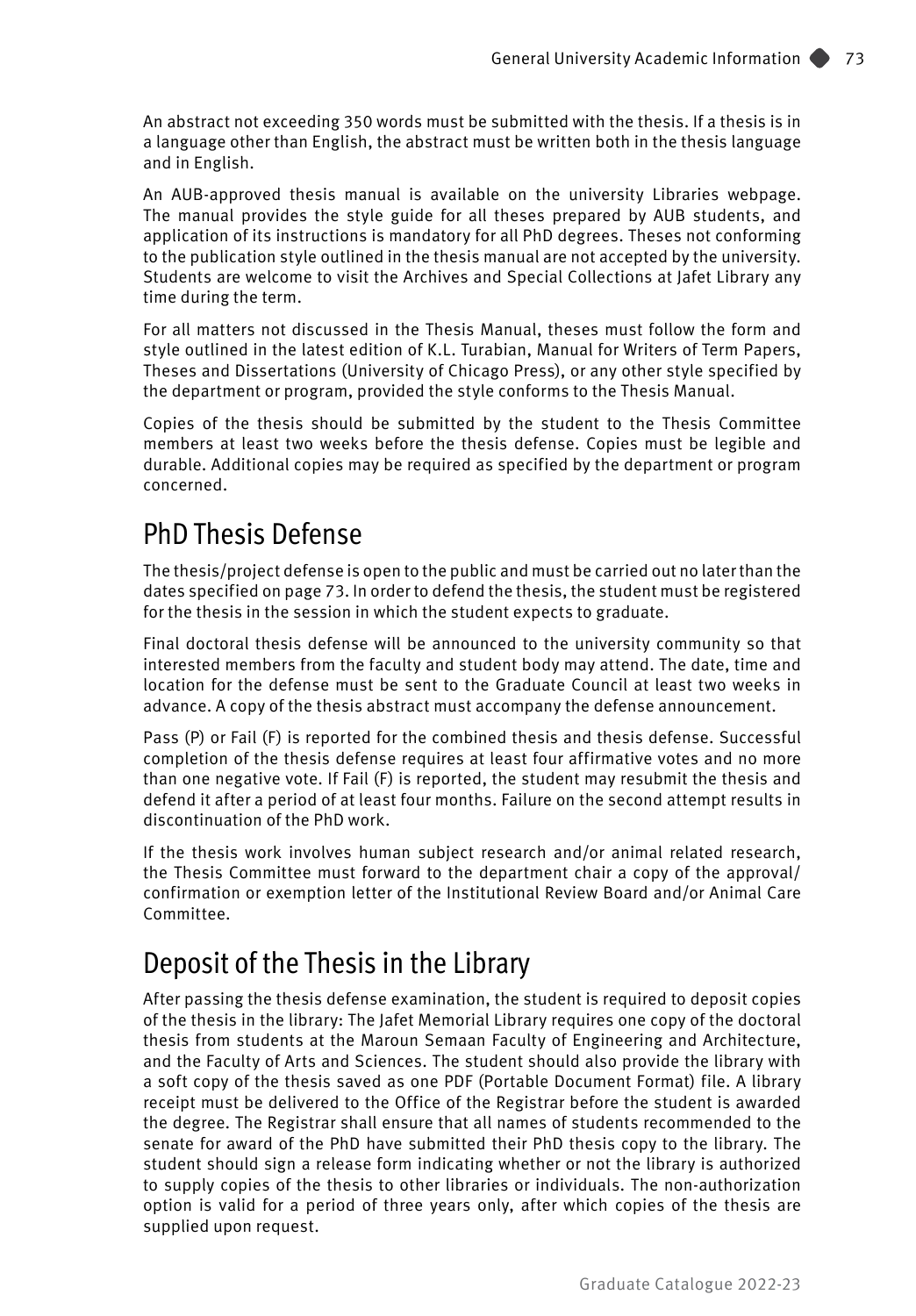| <b>For PhD Candidates</b><br><b>Graduation in:</b>                                                                        | <b>Summer 2021-22</b>                                                                        | Fall 2022-23           | <b>Spring 2022-23</b>    |  |
|---------------------------------------------------------------------------------------------------------------------------|----------------------------------------------------------------------------------------------|------------------------|--------------------------|--|
| Deadline for approval<br>of thesis topic and<br>committee                                                                 | Administrative approval via petition should be finalized<br>prior to thesis proposal defense |                        |                          |  |
| Deadline for thesis<br>proposal defense<br>(Passing of course)<br>- Qualifying Exam<br>II: Defense of Thesis<br>Proposal) | End of<br>Fall 2021-22                                                                       | Fnd of<br>Fall 2021-22 | End of<br>Summer 2021-22 |  |
| Deadline for thesis<br>defense                                                                                            | September 5.<br>2022                                                                         | January 26, 2023       | April 28, 2023           |  |
| Deadline for thesis<br>deposit at library                                                                                 | September 15.<br>2022                                                                        | February 7, 2023       | May 11, 2023             |  |

### **PhD Degree Graduation Requirements**

A student can graduate at the end of any academic term provided s/he has satisfied the following requirements:

- Attained a minimum cumulative course average of 85 (GPA: 3.7), excluding courses taken prior to admission into the program.
- Passed the Doctoral Qualifying Exam Parts I and II (comprehensive and thesis proposal defense examinations) as set by the department.
- Met program-specific requirements for publication of thesis work by the time of graduation. Refer to the catalogue section pertaining to the program. The minimum requirement is two publications according to one of the following options: (1) in two internationally refereed journals, (2) in two international conferences, or (3) in one internationally refereed journal and one international conference. Program specific requirements may be more stringent.
- Successfully completed the Certificate in Teaching in Higher Education (C-THE) program<sup>1</sup>.
- Successfully defended a thesis of original scholarly work
- Met the residence requirements and all pertinent AUB regulations

### **Requirements for the Graduate Diplomas**

Graduate diploma programs, regardless of type (academic or professional), require a minimum of 12 and a maximum of 18 course credits. Some programs may allow three course credits in undergraduate courses. Graduate academic diplomas can include courses from existing graduate degree programs.

### **Graduate Diploma Graduation Requirements**

To be eligible for graduation with a graduate academic diploma, the student must have attained a cumulative course average of 80 (GPA: 3.2) or above and must have

<sup>1)</sup> This requirement applies to students who join the PhD programs at AUB after the AY 2020-21 (inclusive). Students should start C-THE in the fall term that follows their first term of enrollment.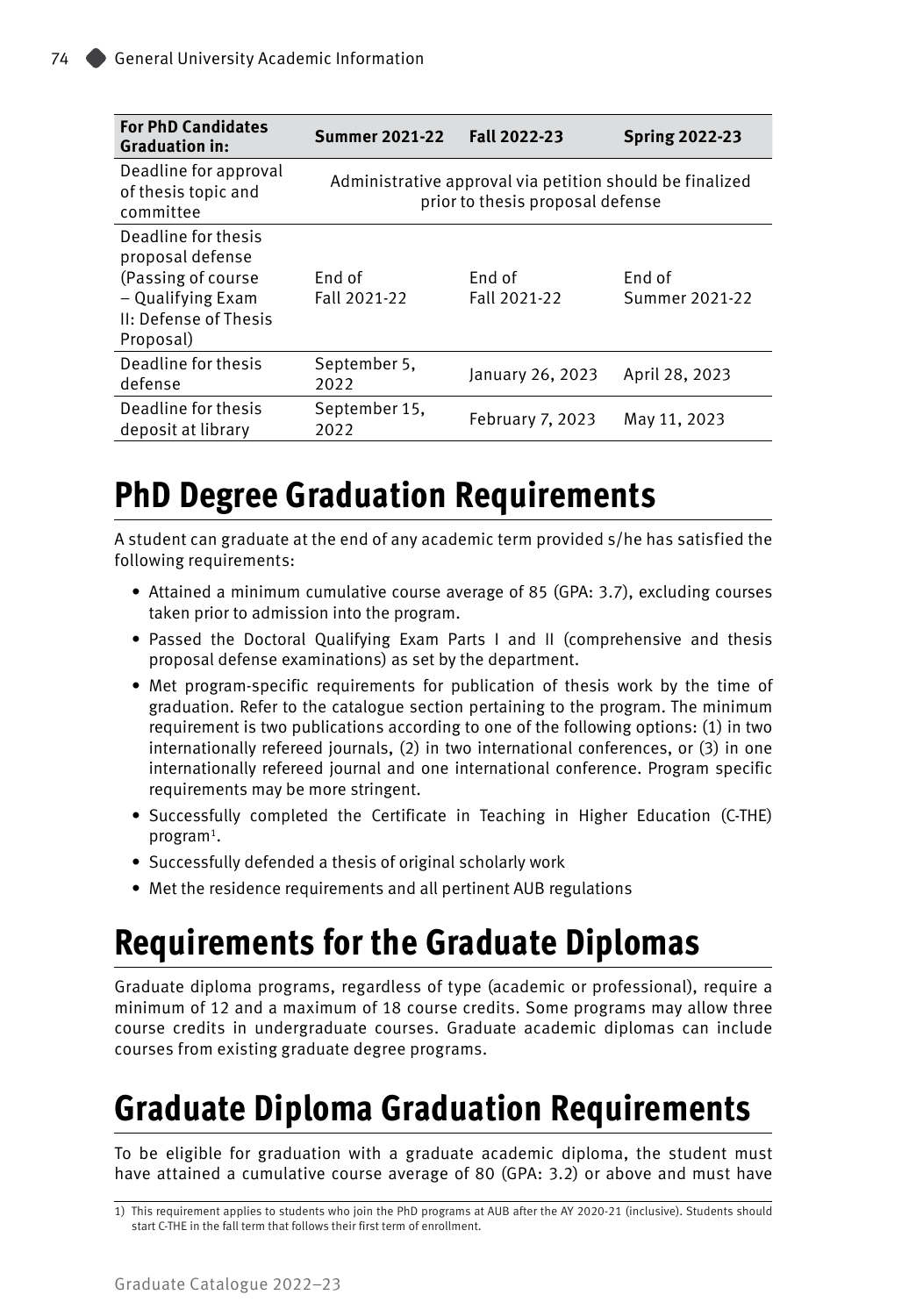completed the minimum credit hours of coursework designated by the specific diploma with a course passing grade of 70/100 (C+).

To be eligible for graduation with a graduate professional diploma, the student must h ave completed the minimum credit hours of coursework designated by the specific diploma with a course passing grade of 70/100 (C+).

A student who receives a graduate diploma that satisfies the requirement of at least 240 lecture hours in total, in at least six courses, will be granted an associate alumnus status.

Graduate diploma programs will follow the same maximum residence requirements as for master's degree programs.

### **Disclosure of Student Records**

Information about notification of rights under FERPA can be found on the following link: <http://www.aub.edu.lb/Registrar/Documents/ferpa.pdf>

### **Graduation**

#### Requirements

Students are strongly advised to prepare their registration schedules with their advisors to ensure graduation requirements are fulfilled. Failure to do so may mean that a student has to spend an additional term or more to complete graduation requirements.

#### Commencement Exercises

C ommencement exercises are held at the end of the academic year. Students who g raduate in October or February may participate in the commencement exercises. G raduates of October or graduates of February who wish to participate in the June commencement exercises should notify the Office of the Registrar of their intention by completing Form CE1 and submitting it to the Office of the Registrar.

Students who graduate in June have places reserved for them in the June commencement e xercises. June graduates who opt not to participate in the commencement exercises should complete Form CE2 and submit it to the Office of the Registrar. June graduates w ho do not receive their degrees during the commencement exercises and who have submitted Form CE2 within the above-indicated deadline can receive their diplomas at the Office of the Registrar at a date subsequent to commencement.

#### Names on Diplomas and Degrees

N ames on diplomas and degrees are spelled exactly as they appear on passports or i dentity cards. According to the Lebanese Ministry of Education, names of Lebanese s tudents should include first name, father's name and family name. Names on AUB diplomas and degrees appear both in Arabic and English. If a name on a passport or an identity card does not appear in both languages, then the name that does not appear in one language will be spelled on AUB diplomas and degrees according to the personal preference of the student.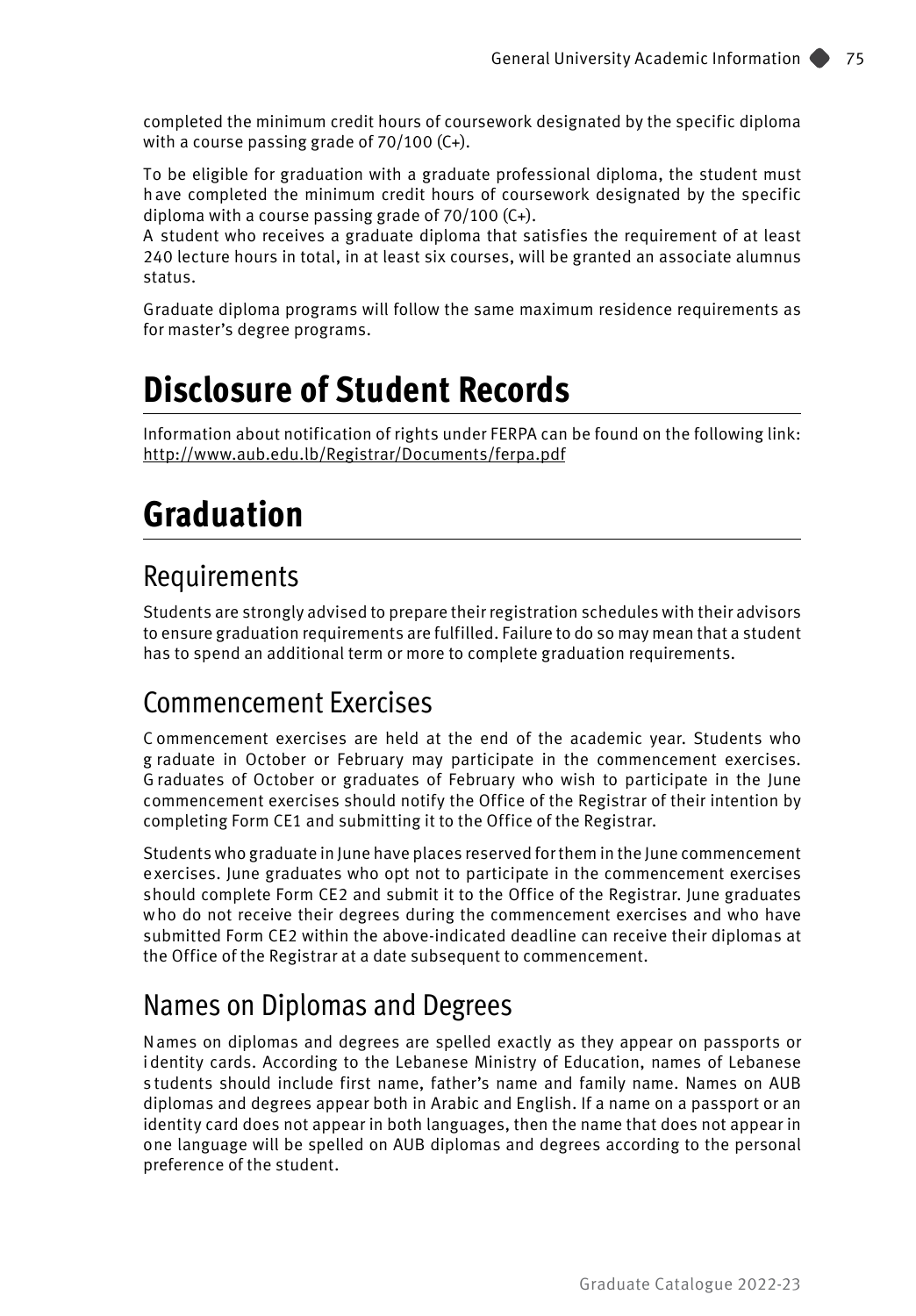### **Recognition of AUB Degrees by the Lebanese Ministry of Education**

T he Lebanese Ministry of Education recognizes all degrees awarded by the American U niversity of Beirut provided students are admitted on the basis of the Lebanese Baccalaureate, or its equivalent, as determined by the Lebanese Ministry of Education.

| BA, BS, BBA                                                                                                                                                        | License                       |
|--------------------------------------------------------------------------------------------------------------------------------------------------------------------|-------------------------------|
| BA or BS, plus the teaching diploma, and on<br>condition that the term credit hours earned at the<br>sophomore class level and above add up to no<br>less than 111 | License d'Enseignement        |
| MA, MS, MBA                                                                                                                                                        | Diplômes d'Etudes Supérieures |
| PhD                                                                                                                                                                | Doctorat                      |

T he Ministry of Education also recognizes degrees in medicine, engineering and a rchitecture, and agriculture as equivalent to the corresponding degrees awarded or recognized by the Lebanese University.

It is the responsibility of students to ensure the degrees they receive from AUB are duly evaluated by their respective governments.

### **Medical Record**

An entrance medical record form is sent to all admitted students who have committed to enroll at AUB. It is to be completed by the student's family physician and mailed as soon as possible, before the period of registration, in the pre-addressed envelope provided by AUB. Alternatively, the completed medical record form can be delivered by hand to the Office of Admissions.

A ll new students must have a tuberculin test at the time of the preliminary medical check held during registration and must report 48 hours later for a check on the test. Upon clearing the medical test, the student is issued a clearance slip to proceed with registration. Students are not registered unless they obtain this clearance slip. Students who report late for the medical check are charged a late fee.

Medical checks may be completed in advance of registration provided that the student reports to the university Health Services on campus, and brings the letter of acceptance and entrance medical record to Rita Doudakian from Family Medicine, ext. 3015.

Returning students are not required to complete any medical forms. Important changes in the student's medical condition and/or updating immunizations should be reported to a university physician by appointment at the Health Services Center early in the first term. Information is kept confidential.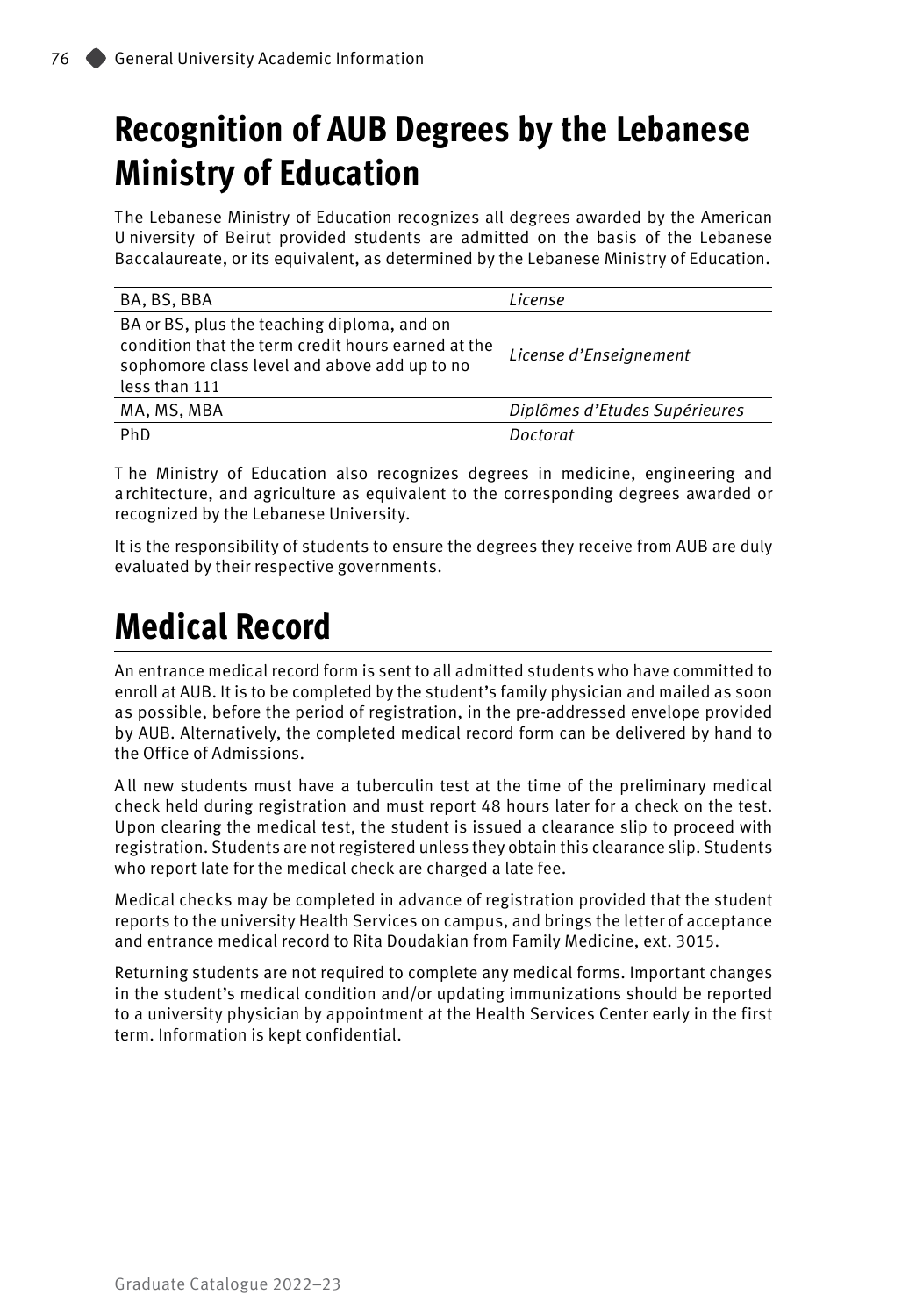### **National Social Security Fund (NSSF) Medical Branch**

M embership in the NSSF is mandatory by law for all Lebanese students excluding f reshman, non-degree graduate students, and students who are older than 30 years. Non-Lebanese students may not join.

To facilitate enrollment in the NSSF Medical Branch, students are urged to bring the following items when registering:

- A social security application form filled in correctly. Copies of this form will be available for distribution at the time of registration to students who have not yet completed it.
- A photocopy of their Lebanese identity card
- Their NSSF number if already registered
- The NSSF number of their parent if insured with the NSSF through father or mother
- Family record, if student is married

### **Health Insurance Plan (HIP)**

T he Health Insurance Plan (HIP) provides medical and hospital coverage to the AUB community, namely academic and non-academic staff, retirees, students, and IC staff and their families.

- Second-class health care coverage is mandatory for all students during their years of study at AUB. Therefore, a new or continuing student registered for at least 6 credit h ours is automatically enrolled under the Health Insurance Plan (HIP). However, a student may be exempted from enrolling in HIP if s/he presents proof that s/he is covered by another healthcare insurance provider.
- HIP members are required to exclusively use the medical services of the AUB Medical Center (AUBMC). HIP coverage of students is limited to medical care inside Lebanon only.
- A 'student' is defined as a person registered for a course of study at the university, whether working or not working towards a degree, on a full-time or part-time basis. Auditors are not considered students.
- Graduate students registered for a thesis are eligible to continue HIP coverage for a period of two consecutive years only.
- Students who register at the beginning of the first term are covered by HIP for twelve m onths, provided they do not graduate, withdraw, or become suspended and/or dropped from the university. HIP fee charges per term are announced each year by the AUB Benefits Coordinator's office.
- Students who register at the beginning of the second term are covered until September 30 of the same year, provided they do not graduate, withdraw, or are not suspended and/or dropped from the university.
- S tudents who register at the beginning of the summer session are covered until S eptember 30 of the same year. Student coverage during the summer is strictly limited to use of the AUB Medical Center (AUBMC) services.
- In case of emergency during the fall and spring terms only, if students are not on campus or within the vicinity of the AUB Medical Center, students can report to the nearest medical service provider and get the needed care. Reimbursement of the bill cannot exceed 80 percent of AUBMC rates.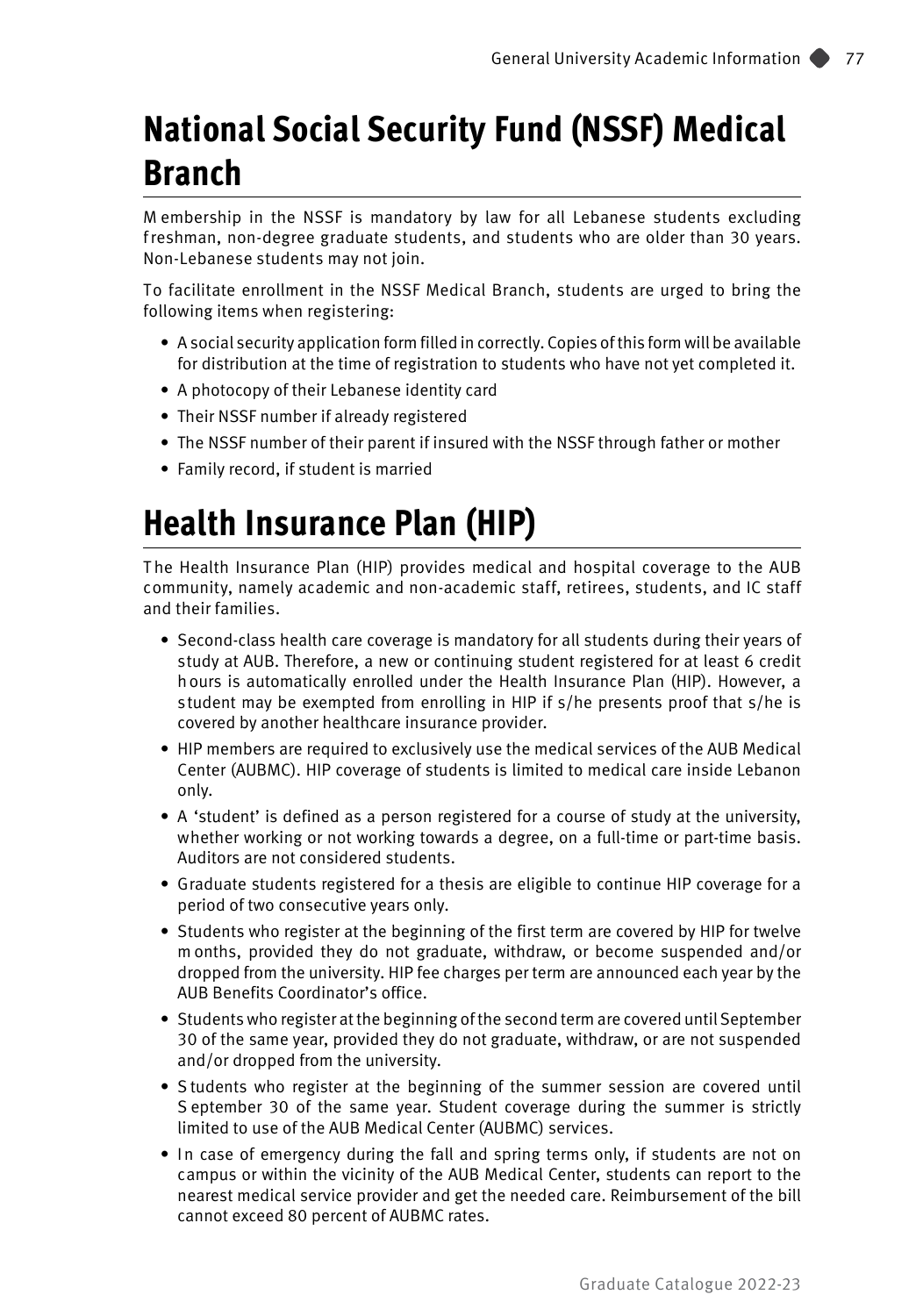- E ligible married students may enroll their spouse and children, who are living with them in Lebanon, at the regular second-class rate as long as they remain duly registered at the university and are HIP members.
- U nlike other HIP members, students are not charged co-payment or cost sharing applied by the plan to outpatient services.

T hese guidelines are meant to be a mere summary of provisions of the plan and are provided solely as a matter of convenience; they in no way define or limit the scope or intent of any provision of the plan.

### **Passports and Visas**

F oreign students joining AUB must have passports valid for a period of no less than 13 months from the date of joining the university. They should also secure an entry v isa to Lebanon from the nearest Lebanese embassy or consulate in their country in coordination with the Personnel Office, Office of Admissions and Office of the Registrar.

### **Payment of Fees**

All students must finalize registration, including payment of tuition and other charges, by the announced deadlines. For full instructions on payment of fees, see the Tuition Fees section on page [81](#page-30-0).

### **Study Abroad for Graduate AUB Students**

AUB graduate students may choose to study abroad for up to one year in an approved program of study, without losing their status at AUB. They may apply for an established program at a university that has an exchange agreement with AUB, or they may initiate t heir own proposal in coordination with their thesis and program advisor for study a broad at a university of their choice that is recognized by AUB. In both cases, an application and approval of the Faculty are required.

PhD students are encouraged to spend some time at an overseas partner university to pursue their chosen research topic in coordination with their research advisor at AUB and a faculty co-advisor available at the host university. The exposure of PhD students t o an alternative educational system is essential to the forming of well-rounded PhD g raduates. The opportunity of studying abroad will open up a range of specialized courses that students may select to fulfill their graduate credits requirements.

In both cases, an application and approval of the faculty are required. More information r egarding study abroad options and procedures is available from the Office of International Programs and at the following link: <http://www.aub.edu.lb/oip>.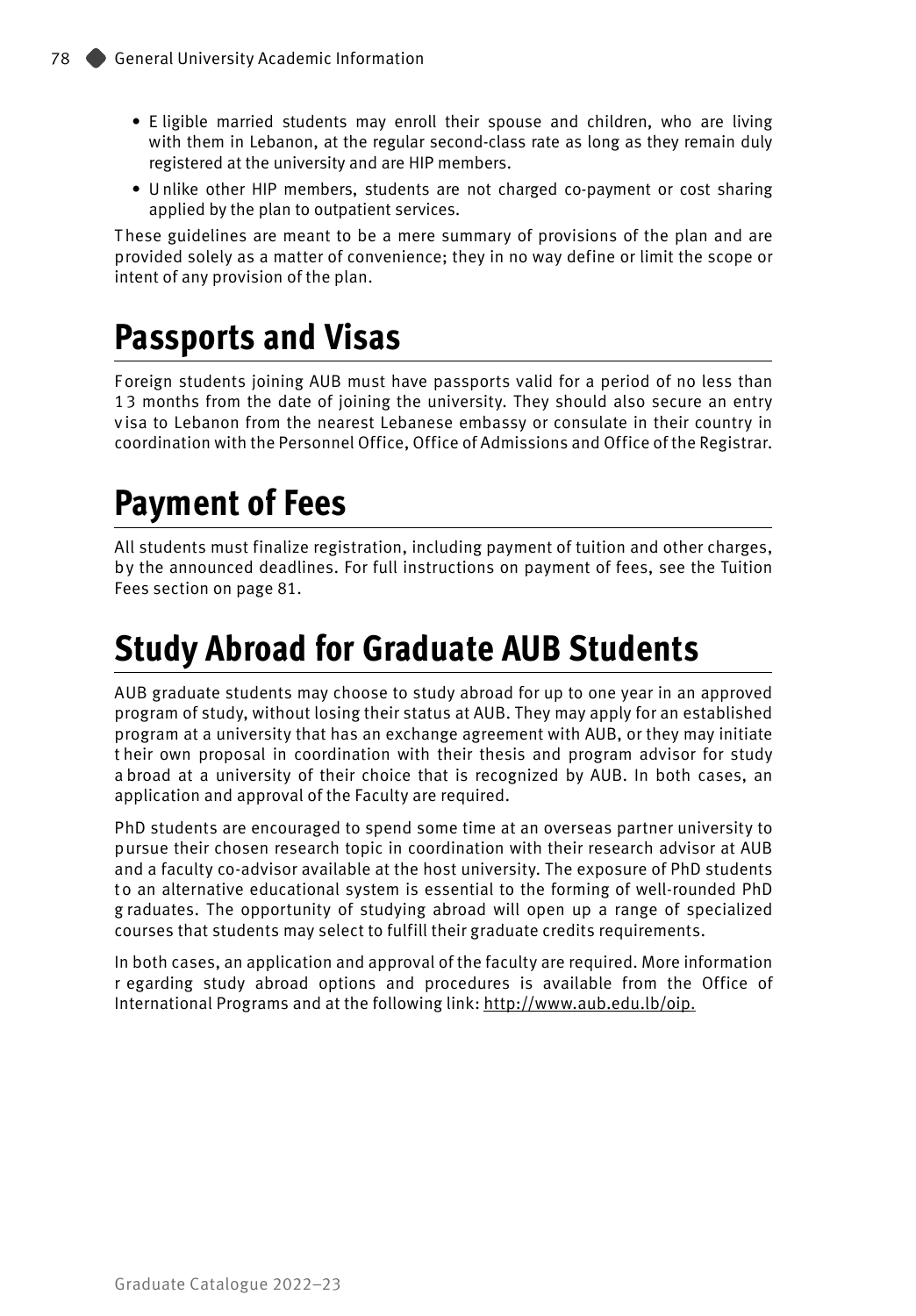# **Financial Aid**

AUB offers financial aid to qualified students in the form of need-based financial aid grants and merit scholarships. In 2019-20 the university awarded \$39.4 million in needbased grants and merit scholarships. Student work-study and graduate assistantships are also offered through the student affairs office and the graduate council respectively. Around \$8.5 million additional funds for graduate assistantships and student employment.

Financial need is a necessary condition for a financial aid grant. Need is assessed for each student, yearly, on the basis of factors such as family income, number of siblings enrolled in school/university, assets such as home(s), car(s), and other property, and major changes in financial status. Assessments are made by the Interfaculty Committee for Financial Aid using an application for financial aid completed by a student and his/ her family before the required deadline.

### **Need-Based Financial Aid Grants**

Grants are outright awards of assistance, mainly for undergraduate and medical students, based on demonstrated need. Other graduate students may receive such grants, if eligible, in small amounts to cover a small part of the tuition. Selection is based solely on need. New students applying for the academic year 2021-22 must complete and submit the application with all required supporting documents by January15, 2021. The online financial aid deadline for enrolled students applying for financial aid for the first time is December 19, 2019. Awards are announced for complete applications only and the grants are valid for the normal period of study as long as the student remains in good academic standing.

### **Merit Scholarships**

AUB supports academically talented students through various merit scholarship programs.

The **AUB Yearly Merit Scholarship** program enables the university to award full-tuition scholarships each year to ten new undergraduates with outstanding academic qualifications. No financial aid application is required. Awards are renewable for each undergraduate year provided that the student maintains a minimum cumulative 85% average.

Through the **Early Admission Merit Scholarship** program, new early admitted applicants to the sophomore level will receive a 30% merit scholarship.

The **Lebanese Baccalaureate Scholarship** program, in cooperation with the National Council for Scientific Research (NCSR), allows the best five students in each of the four sections of the Lebanese Baccalaureate to be granted a full-tuition scholarship.

The **Liberal Arts Scholarship** program promotes liberal arts education in Lebanon and the MENA region, with a vision that emphasizes the importance of undergraduate studies in humanities and social sciences, namely in the following programs: *Arabic Language and Literature; Archaeology; Art History; Education/Elementary; English Language; English Literature; History; Philosophy; Sociology-Anthropology; and Studio Arts*. Interested candidates should complete both an admissions and a financial aid application indicating only one chosen field of study. Entering freshmen students are not eligible for this scholarship, however they can apply after they successfully complete their freshman year. Awardees will be receive 70% of the tuition fees throughout their undergraduate education at AUB, provided they remain in good academic standing.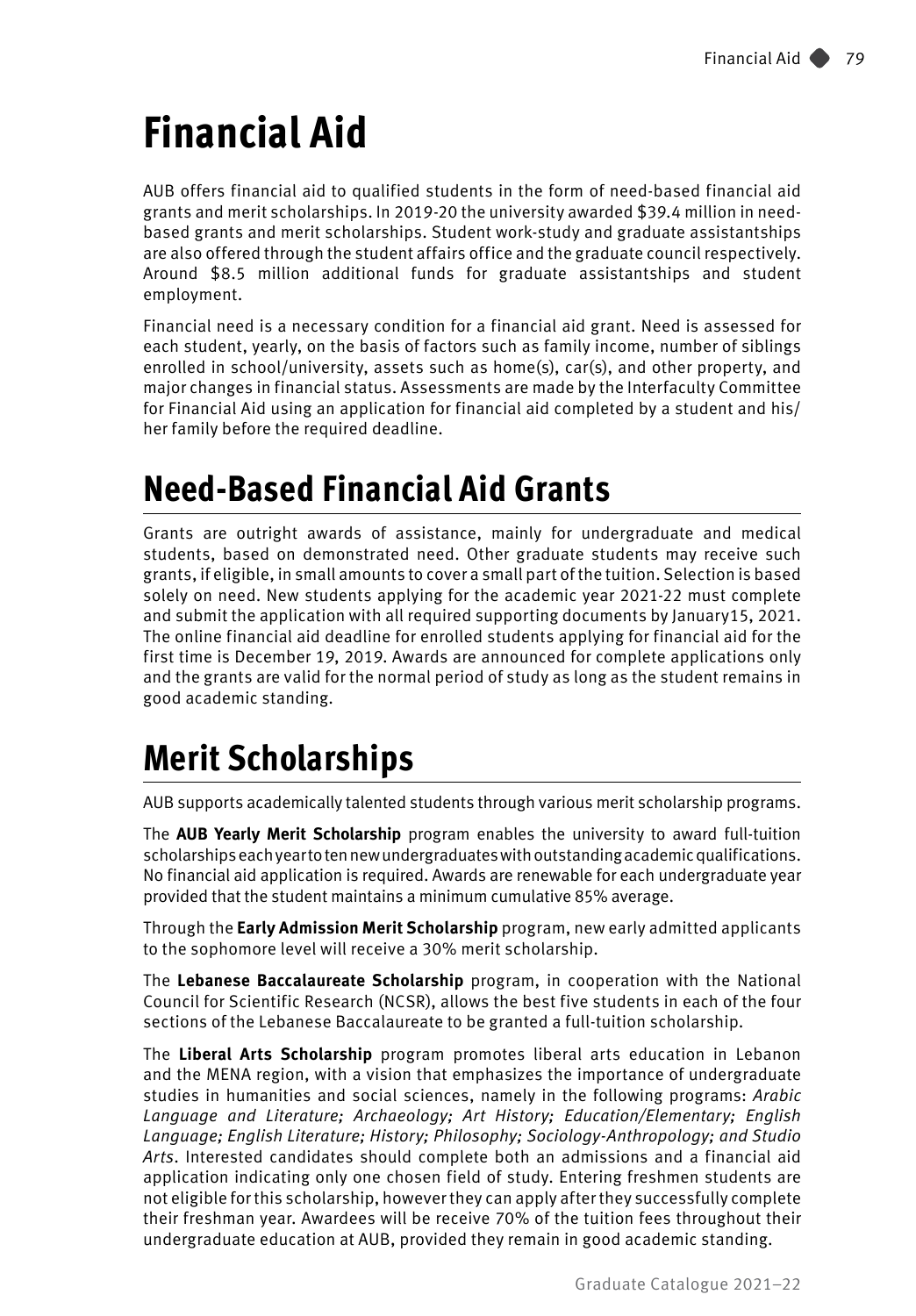# **Governmental Student Aid for North American Students**

## **U.S. Federal Student Loans**

Student loans are available for American students pursuing their studies at AUB. These low-interest loans are offered by the U.S. Treasury in the form of Direct Stafford and PLUS loans. Applications are submitted yearly online at www.fafsa.ed.gov. Students who are American citizens or permanent residents, enrolled at AUB in a regular degree program, and maintaining a satisfactory academic progress are eligible for such loans.

The need of eligible students is assessed by the Loan Unit in the Financial Aid Office based on established criteria by the U.S. Federal Student Aid program. Students will have to repay these loans after graduation over a period of ten years following a six months grace period.

AUB and AUB's Office of Financial Aid have developed a portal for obtaining consumer information about the university and its offered federal loans. This data can be used as a resource to identify important university information in various areas including academic programs, admissions and financial aid, student outcome, and health and safety policies and procedures.

The consumer information portal is found at www.aub.edu.lb/faid/Pages/Consumer-Information.aspx

### **Canadian Grants and Loans**

The Government of Canada offers student grants and loans to eligible Canadian students enrolled at AUB. Grants and loans help students pay for their post-secondary education.

Students can go to the student grants and loans of service of their province to find out if they're eligible for student grants and loans, to know how much they could receive, and to apply for the student grants and/or optional loans in one application.

Provinces and territories may cover one or more of the following: tuition, books, equipment and supplies, mandatory student fees, and living expenses.

A list of provincial and territorial student aid offices with links are found at https://www.canada.ca/en/services/benefits/education/student-aid/grants-loans/ province-apply.html.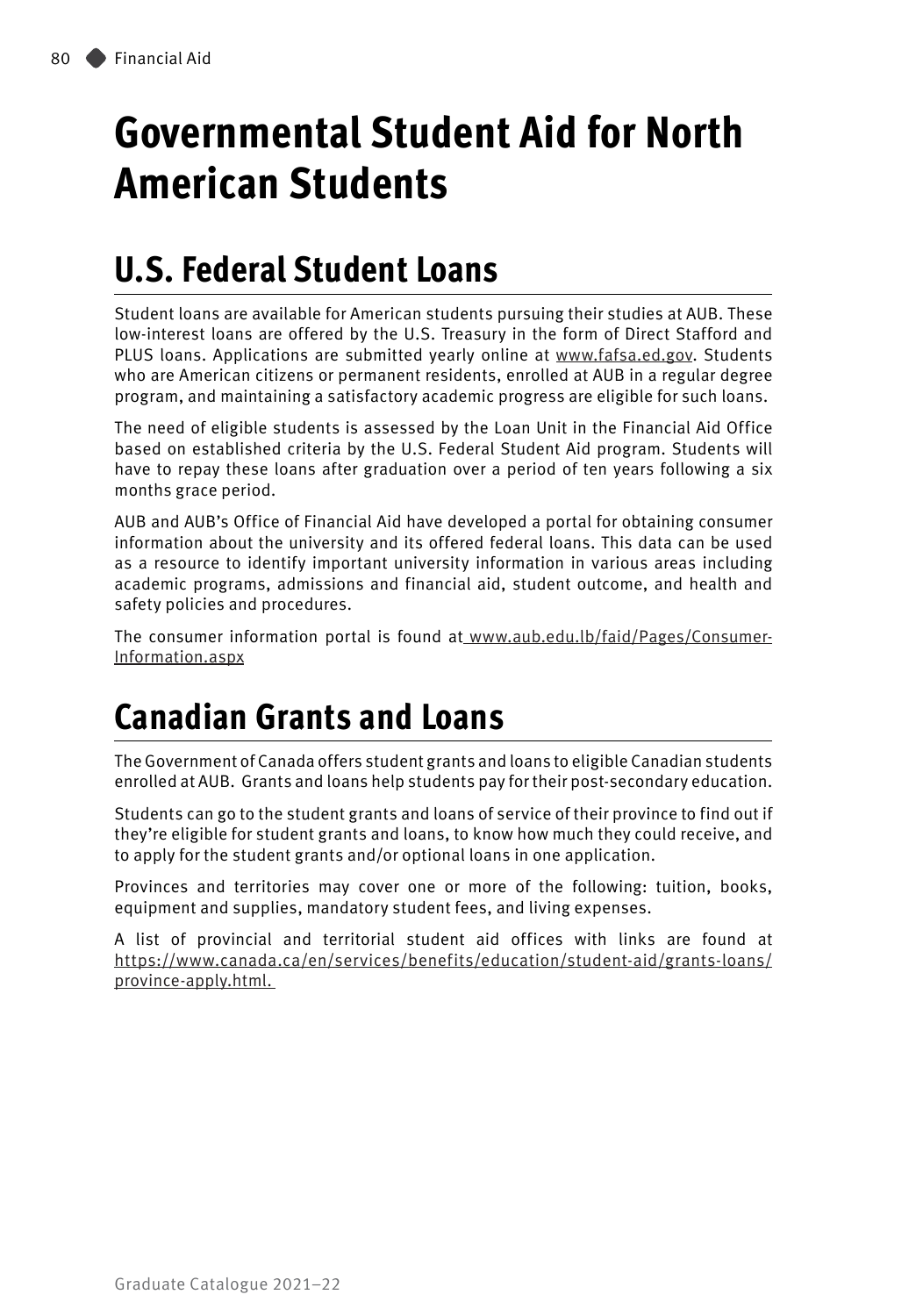# **Fees and Expenses**

The American University of Beirut is a non-profit institution. Costs to students in tuition and other university fees are kept at a minimum, consistent with the provision of high quality instruction and adequate facilities and equipment. The university reserves the right to change any or all fees at any time without prior notice. Such changes are applicable to students currently registered at the university as well as to new students.

Students are not permitted to enter classes at the beginning of the term until their fees are paid or special arrangements have been made with the Office of the Comptroller (see below).

### <span id="page-30-0"></span>**Payment of Fees**

- Each AUB student must pay all her/his tuition and other university fees.
- Statements of fees are available on the AUB website.
- All students must complete registration and the payment of tuition fees and other charges according to the academic calendar on page 15 for the first and second terms. Under special circumstances, late payment is permitted during a period of no more than five working days after the announced deadline and is subject to a late payment fee of \$100.
- Checks must be issued to the order of the bank concerned using the following format: Pay to the order of (Name of Bank)—Account AUB.
- Students with zero or credit balances must inform the Office of the Comptroller— Students Section via email at compt sas@aub.edu.lb— to finalize their registration.
- Sponsored students, staff dependents, graduate assistants, and student staff members should contact the Office of the Comptroller—Students Accounts Section before the payment deadline in order to finalize their registration.
- Students who demonstrate financial need must formally apply to the Office of the Comptroller for deferred payment arrangements for tuition fees according to the academic calendar on page 15 for the first and second terms. Applications for deferrals are not accepted thereafter. Deferred payments are not a right and are only agreed to under specific and special circumstances. Students who arrange for deferred payments are still required to complete all registration formalities within the set deadlines. Deferred payment arrangements are not permitted for the summer session in any faculty.
- Applications for deferred payment arrangements are reviewed by the Office of the Comptroller, which is responsible for administering all deferred payment arrangements.
- All students who apply for deferred payment arrangements must pay at least 50 percent of the net amount of tuition due. All other charges must be paid in full with no deferrals. A student must pay a deferred payment application fee of \$33, whether the application is approved or not. Should the student's application be approved, the student must pay the balance of tuition, the deferred application fee of \$33, and an interest of 1 percent per month on the deferred amount. All payment must be concluded by the announced deadlines.
- Every student granted deferred payment arrangements must sign a statement indicating agreement that failure to complete payment by the set deadline will result in receiving no credit for the term in which the student has defaulted on payment.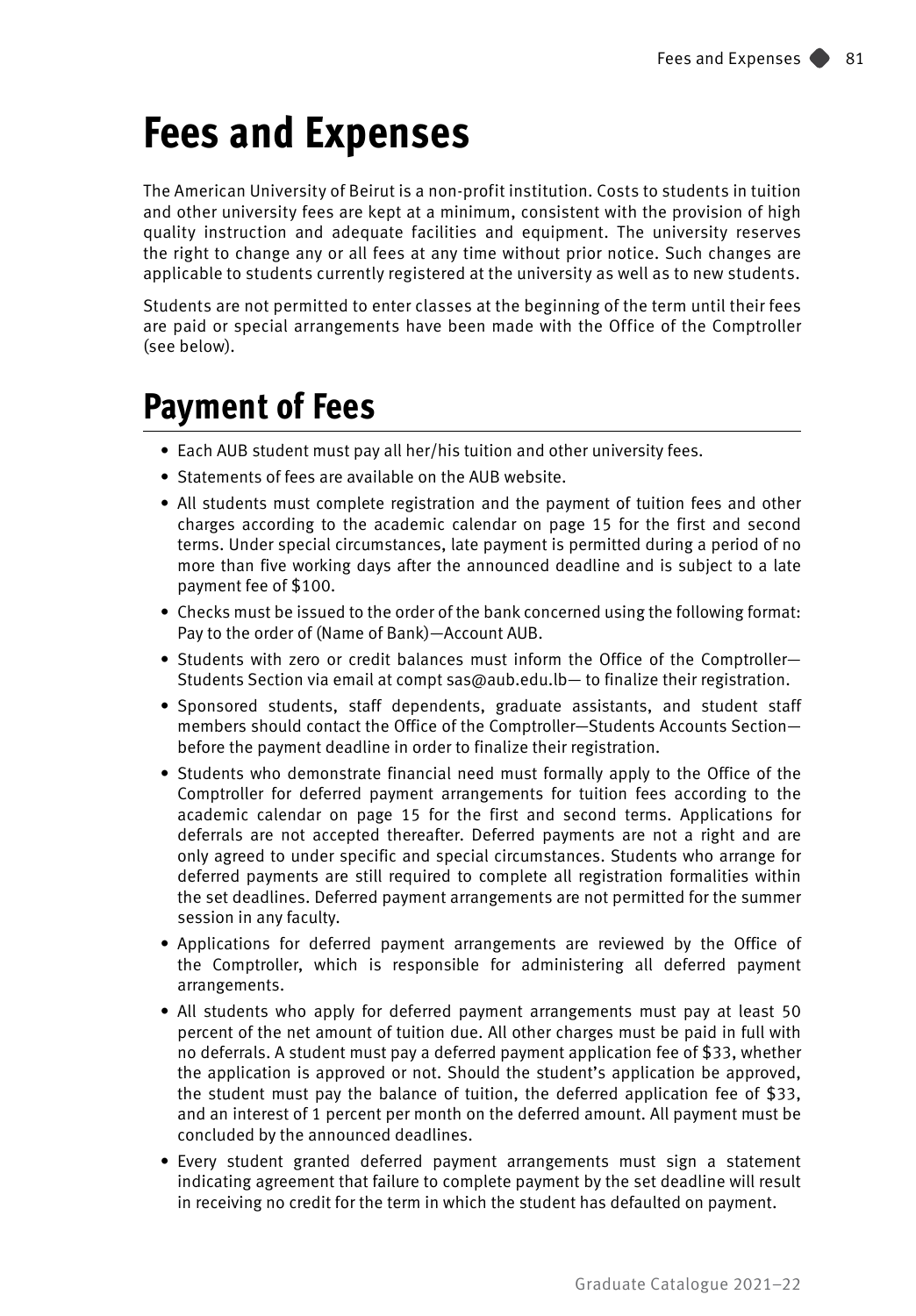- Due dates are not extended nor are late payment fees waived for any reason.
- Students are expected to meet all financial obligations to the university by the appropriate due date. For any student who fails to promptly meet her/his financial obligations, the university reserves the right to place an encumbrance on the student's record that prevents registration for future terms and the release of transcripts and diplomas, and also prevents access to other university services. It is each student's responsibility to be informed of all registration and fee payment dates and deadlines.

Up-to-date schedules for registration and payment of fees are available through the Office of the Registrar. This information, as well as the tuition fee tables, is also on the following website:

#### www.aub.edu.lb/comptroller/Documents/doc/Tuition%20Fees%2009-2010.pdf

#### **Office of the Registrar**

American University of Beirut PO Box 11-0236 Riad El Solh 1107 2020 Beirut, Lebanon Tel: +961-1-374274/374444 Ext: 2570/2571 Fax: +961-1-744469 Email: registrar@aub.edu.lb

### **Withdrawals**

In the event a student withdraws for justifiable reasons after registration, fees are refunded according to the following schedule for the fall and spring terms:

- Before the official start of classes  $100\%$  of full tuition and other fees<sup>1</sup>
- During the first week of classes 75% of tuition
- During the second week of classes 50% of tuition
- During the third week of classes 25% of tuition

The following schedule is applied in refunding fees for the summer session:

|  |  |  |  |  | • Before the official start of classes |
|--|--|--|--|--|----------------------------------------|
|--|--|--|--|--|----------------------------------------|

- During the first week of classes 75% of tuition
- During the second week of classes 25% of tuition

For additional information, contact:

Office of the Comptroller–Student Accounts Section

During Winter Session and in the event a student withdraws for justifiable reasons after registration, fees are refunded according to the following schedule:

During the first two days of the Winter Session: 50% refund

100% of full tuition and other fees

- 
- 
- -
	-
	-
	-

<sup>&</sup>lt;sup>1</sup>) Other charges include health insurance plan, internet fee, social activity fee, and NSSF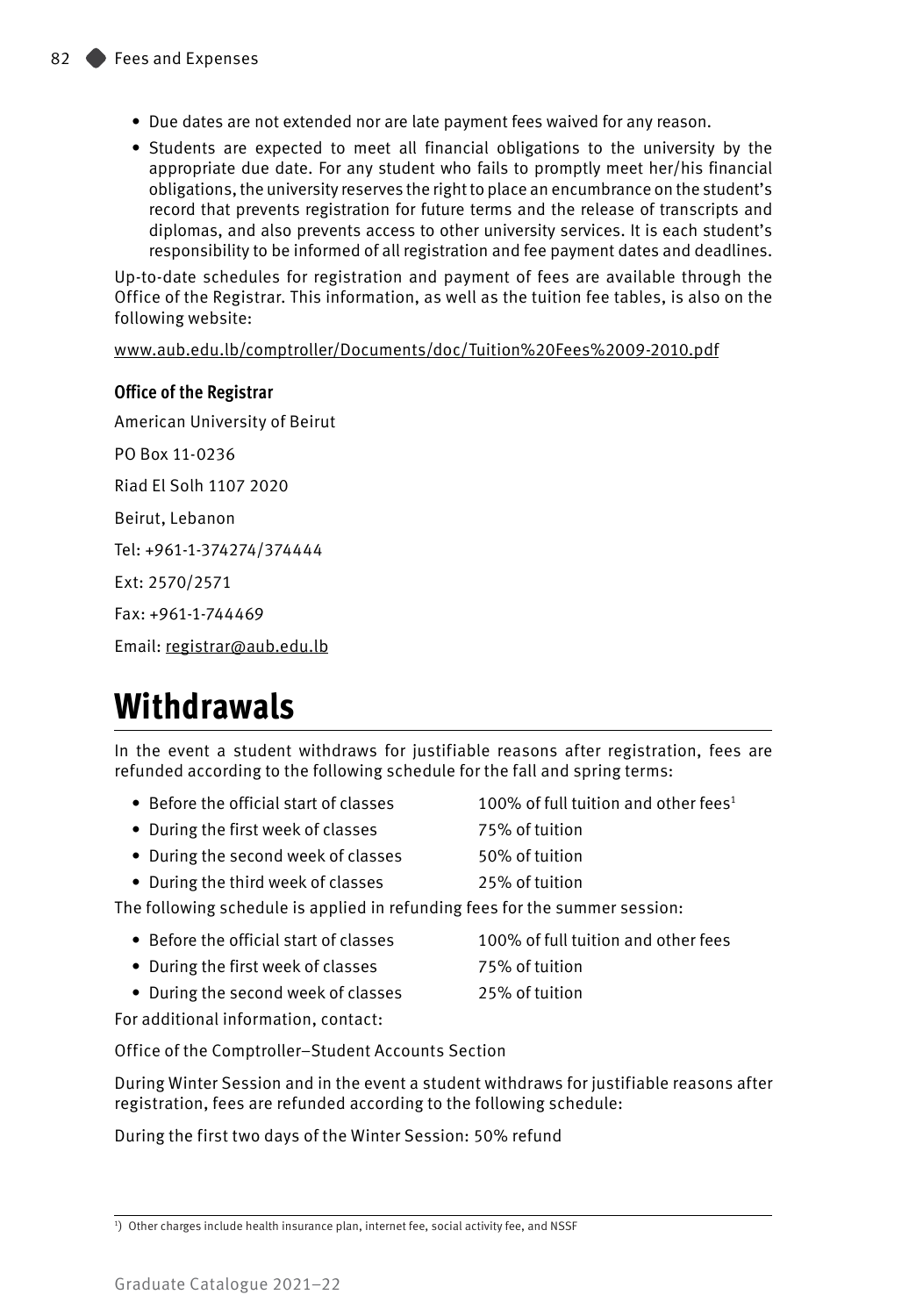# **Office of International Programs**

The Office of International Programs (OIP) promotes internationalization and diversity at AUB by initiating, developing and administering institutional partnerships that foster both incoming and outgoing student, faculty and staff mobility. Through its Study Abroad Program, OIP promotes exchange opportunities and advises AUB students, faculty and staff wishing to pursue international academic experiences that are academically challenging, professionally relevant and personally engaging. OIP supports all international students at AUB, enabling them to integrate into the community and enjoy a rich academic and cultural experience.

The Office of International Programs is located in West Hall, 3rd floor, Rooms 320, 322, 324.

Telephone: +961-1-374374 ext.3147, 3146.

Email: oip@aub.edu.lb

Website: www.aub.edu.lb/oip

### **International Student Services**

The Office of International Programs provides support to all international students studying at AUB by providing the following services:

- Pre-arrival advice and visa assistance (following admission to AUB)
- On-site orientation, mentoring and intercultural activities
- Explanation of processes and procedures on campus
- Assistance in obtaining student residence permits
- Forums (both electronic and in-person) for interaction with other AUB student populations
- For international degree-seekers, advice on studying abroad as part of their AUB degree

### **Visas and Residence Permits**

International students joining AUB who do not hold a Lebanese passport or Lebanese identity card must have their foreign passports valid for a period of no less than 13 months from the date of joining the university. All such students should also check with the nearest Lebanese Embassy or consulate in their country as to whether they require an entry visa in order to legally enter Lebanon or are eligible to obtain an entry visa at the airport. The OIP may assist students in securing their visas to Lebanon. Students who wish to benefit from OIP visa assistance must indicate this in their Confirmation Letters upon acceptance. Further information can be found on the OIP website.

Once registered at AUB, all students who do not hold Lebanese passports, and wish to stay for longer than the duration of their visas, are required to obtain a residence permit before the expiration of the entry visa stamped in their passports. Students must apply for this permit within one month of arrival in Beirut and ONLY after registering and paying AUB tuition fees.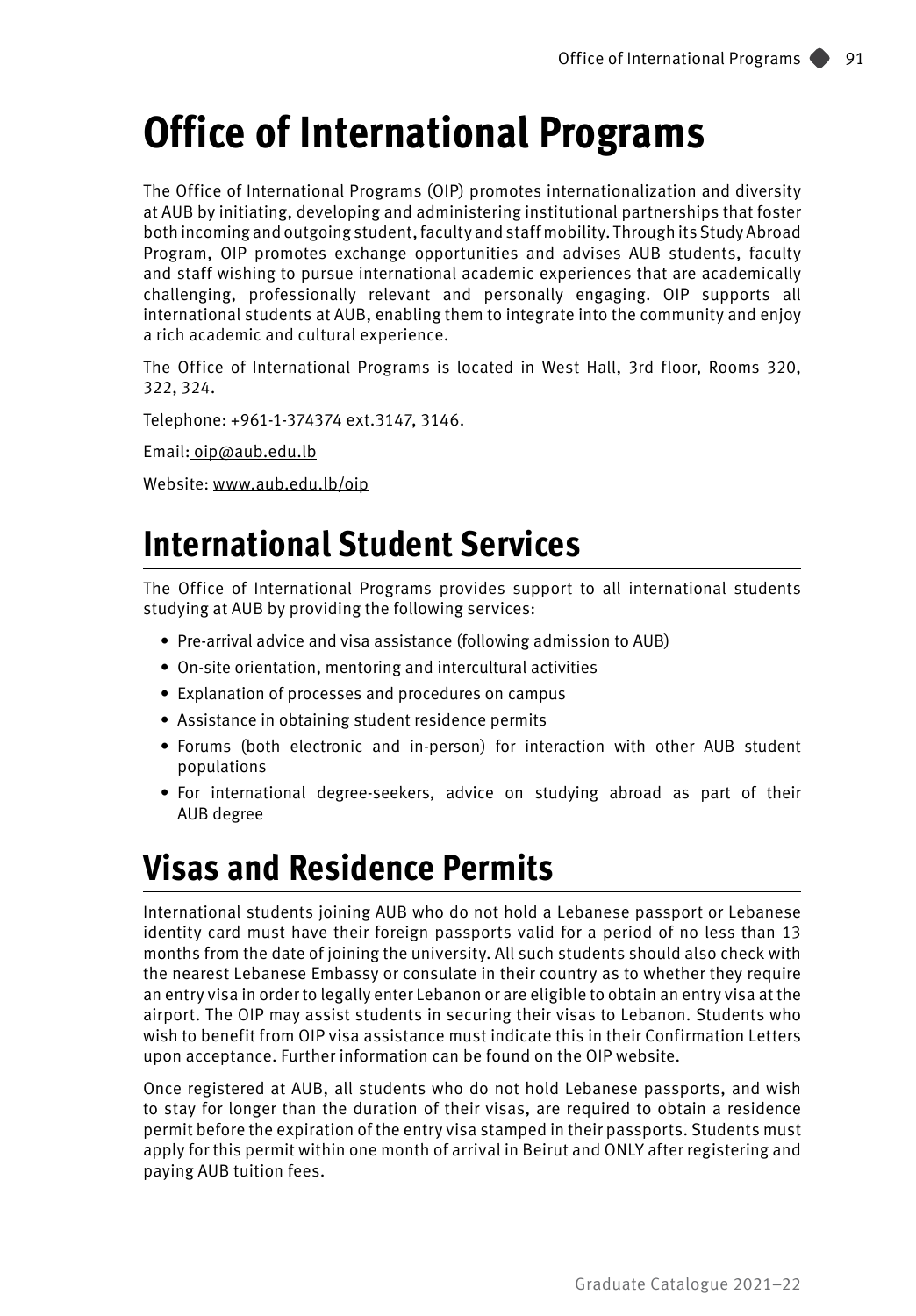The Office of International Programs, in coordination with the Office of the Registrar, helps provide the necessary certificates for registered non-Lebanese students to acquire residence permits from the Lebanese authorities. Information about obtaining a residence permit is distributed during International Student Welcome Week at the beginning of each term and may be obtained in our offices located in West Hall, Room 322, as well as on the OIP website.

### **Study Abroad and Student Exchange**

AUB facilitates several study abroad and exchange programs including Erasmus+ for undergraduate and graduate students. AUB's growing number of international partner institutions include but are not limited to:

- Aarhus University, Denmark
- American University in Cairo, Egypt
- American University of Paris, France
- American University, USA
- Amherst College, USA
- Bogazici University, Turkey
- Boston College, USA
- Boston University, USA
- Danish School of Media & Journalism, Denmark
- Ecole Polytechnique, France
- Ecole Supérieure des Sciences Commerciales d'Angers, France
- Freie Universität Berlin, Germany
- Hanyang University, South Korea
- HEC Montreal, Canada
- Institut d'Etudes Politiques de Paris (Sciences Po), France
- IE University, Spain
- John Cabot University, Italy
- Koç University, Turkey
- Luigi Bocconi University, Italy
- Lund University, Sweden
- NEOMA Business School, France
- New York University Stern School of Business, USA
- Pitzer College, USA
- Politecnico Di Torino, Italy
- Pompeu Fabra University, Spain
- Radboud University, Netherlands
- Reed College, USA
- Shenyang Institute of Automation, China
- Södertörn University, Sweden
- Stanford University International Honors Program, USA
- Temple University, USA
- The Nagoya University of Commerce and Business, Japan